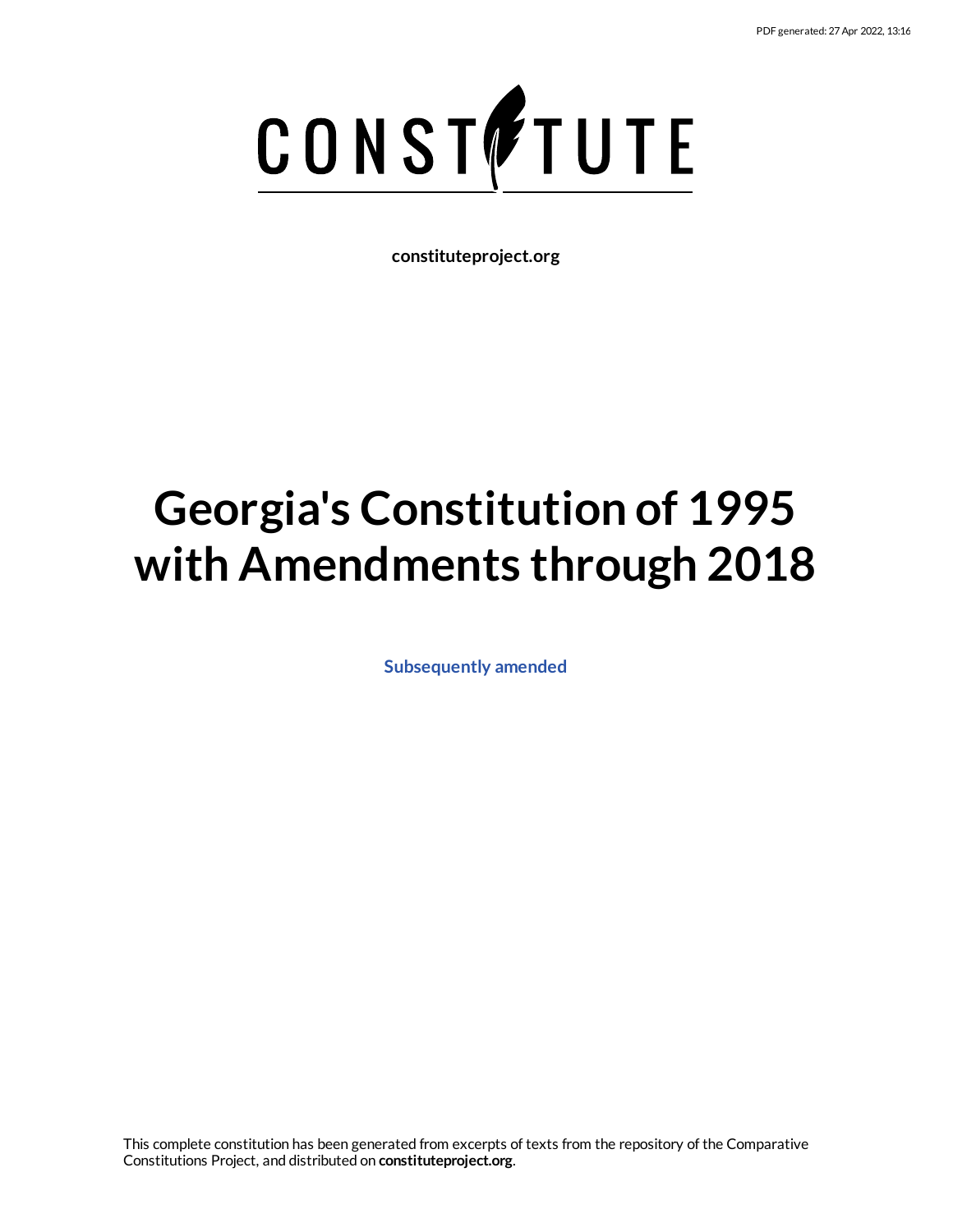# **Table of contents**

| Article 8. Relationship between the State and the Apostolic Autocephalous Orthodox Church of Georgia 6   |  |
|----------------------------------------------------------------------------------------------------------|--|
|                                                                                                          |  |
|                                                                                                          |  |
|                                                                                                          |  |
|                                                                                                          |  |
|                                                                                                          |  |
|                                                                                                          |  |
|                                                                                                          |  |
| Article 15. Rights to personal and family privacy, personal space and privacy of communication 7         |  |
|                                                                                                          |  |
| Article 17. Rights to freedom of opinion, information, mass media and the internet  8                    |  |
| Article 18. Rights to fair administrative proceedings, access to public information, informational self- |  |
|                                                                                                          |  |
|                                                                                                          |  |
|                                                                                                          |  |
|                                                                                                          |  |
|                                                                                                          |  |
|                                                                                                          |  |
|                                                                                                          |  |
| Article 26. Freedom of labour, freedom of trade unions, right to strike and freedom of enterprise 10     |  |
|                                                                                                          |  |
|                                                                                                          |  |
|                                                                                                          |  |
|                                                                                                          |  |
|                                                                                                          |  |
|                                                                                                          |  |
|                                                                                                          |  |
| Article 34. General principles for ensuring fundamental human rights  11                                 |  |
|                                                                                                          |  |
|                                                                                                          |  |
|                                                                                                          |  |
|                                                                                                          |  |
|                                                                                                          |  |
|                                                                                                          |  |
| Article 40. Chairperson and deputy chairpersons of the Parliament of Georgia  14                         |  |
|                                                                                                          |  |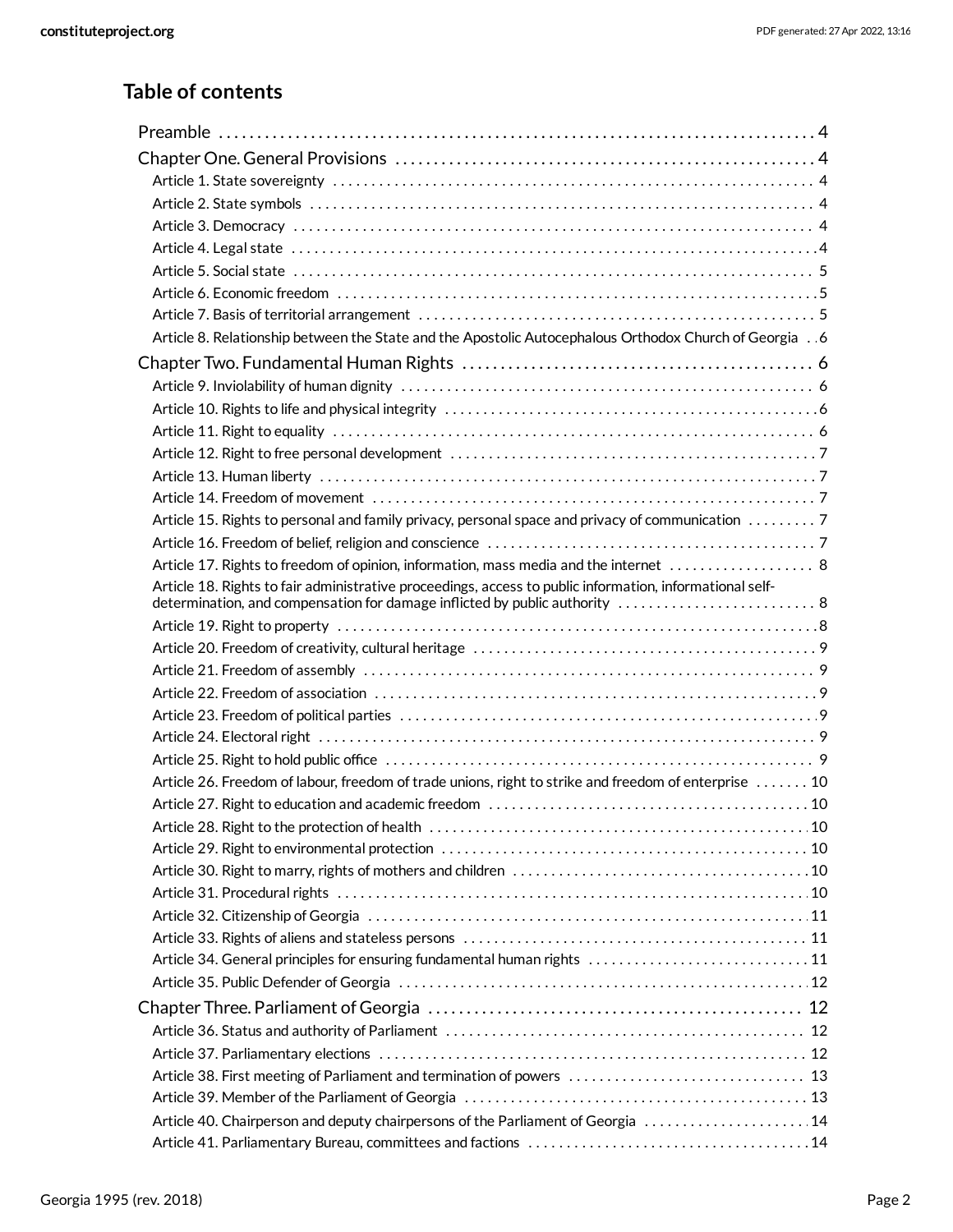| Article 42. Investigative and other temporary commissions of Parliament  14                                |  |
|------------------------------------------------------------------------------------------------------------|--|
| Article 43. Questions and interpellations by a Member of Parliament  14                                    |  |
|                                                                                                            |  |
|                                                                                                            |  |
|                                                                                                            |  |
|                                                                                                            |  |
|                                                                                                            |  |
|                                                                                                            |  |
|                                                                                                            |  |
|                                                                                                            |  |
| Article 51. Oath, termination of the term of office, immunity, conflicts of interest and succession of the |  |
|                                                                                                            |  |
|                                                                                                            |  |
|                                                                                                            |  |
|                                                                                                            |  |
|                                                                                                            |  |
|                                                                                                            |  |
|                                                                                                            |  |
|                                                                                                            |  |
|                                                                                                            |  |
|                                                                                                            |  |
|                                                                                                            |  |
|                                                                                                            |  |
|                                                                                                            |  |
|                                                                                                            |  |
|                                                                                                            |  |
|                                                                                                            |  |
|                                                                                                            |  |
|                                                                                                            |  |
|                                                                                                            |  |
|                                                                                                            |  |
|                                                                                                            |  |
|                                                                                                            |  |
|                                                                                                            |  |
|                                                                                                            |  |
|                                                                                                            |  |
|                                                                                                            |  |
|                                                                                                            |  |
|                                                                                                            |  |
|                                                                                                            |  |
|                                                                                                            |  |
|                                                                                                            |  |
|                                                                                                            |  |
|                                                                                                            |  |
|                                                                                                            |  |
|                                                                                                            |  |
| Article 78. Integration into European and Euro-Atlantic structures  29                                     |  |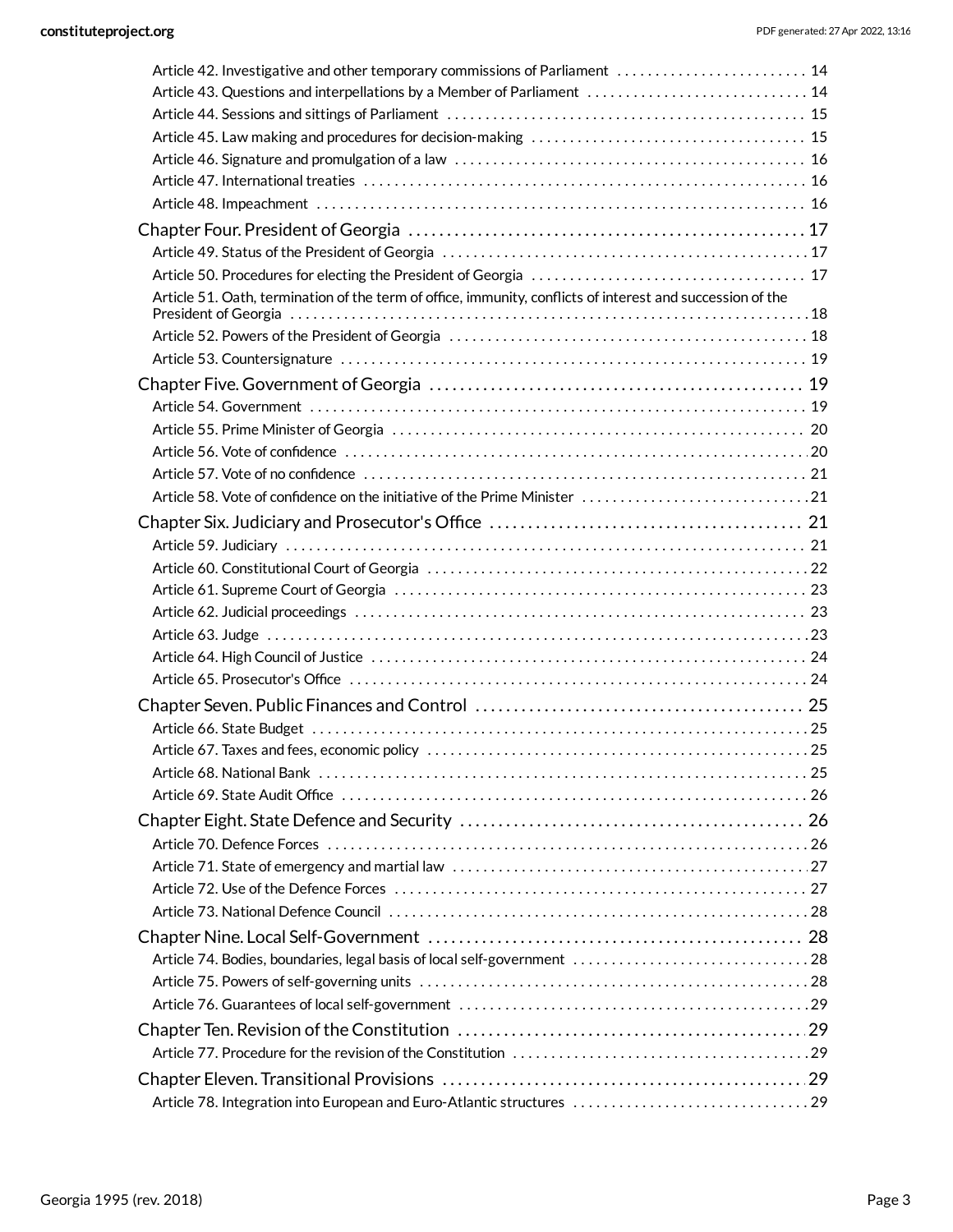- $\bullet$ Preamble
- Motives for writing constitution
- God or other deities
- Source of constitutional authority

# <span id="page-3-0"></span>**Preamble**

We, the citizens of Georgia - whose firm will it is to establish a democratic social order, economic freedom, and a legal and a social state; to secure universally recognised human rights and freedoms; and to enhance state independence and peaceful relations with other peoples - drawing on the centuries-old traditions of the statehood of the Georgian nation and the historical and legal legacy of the Constitution of Georgia of 1921, proclaim this Constitution before God and the nation.

# <span id="page-3-1"></span>**Chapter One. General Provisions**

# <span id="page-3-2"></span>**Article 1. State sovereignty**

- **1.** Georgia is an independent, unified and indivisible state as confirmed by the Referendum of 31 March 1991 held in the entire territory of the country, including the Autonomous Soviet Socialist Republic of Abkhazia and the former Autonomous Region of South Ossetia, and by the Act of Restoration of State Independence of Georgia of 9 April 1991.
	- **2.** The territory of the state of Georgia was determined on 21 December 1991. The territorial integrity of Georgia and the inviolability of the state border is confirmed by the Constitution and laws of Georgia, and recognised by the world community of nations and by international organisations. The alienation of the territory of the state of Georgia shall be prohibited. The state border may be changed only by a bilateral agreement with a neighbouring state.

# <span id="page-3-3"></span>**Article 2. State symbols**

- **1.** 'Georgia' is the name of the state of Georgia.
- **2.** Tbilisi is the capital of Georgia.
- **3.** The official language of Georgia shall be Georgian, and, in the Autonomous Republic of Abkhazia, also Abkhazian. The official language is protected by the organic law.
- **4.** The state flag, the coat of arms, and the anthem of Georgia are established by the organic law, which shall be revised in accordance with the procedure established for revising the Constitution.

# <span id="page-3-4"></span>**Article 3. Democracy**

- **1.** Georgia is a democratic republic.
- **2.** People are the source of state authority. People exercise power through their representatives, as well as through referendums and other forms of direct democracy.
- **3.** No one shall have the right to seize power. The current term of a body elected in general elections shall not be extended or reduced by the Constitution or law.
- **4.** Political parties shall participate in the formation and exercise of the political will of the people. The activities of political parties shall be based on the principles of freedom, equality, transparency, and intra-party democracy.

# <span id="page-3-5"></span>**Article 4. Legal state**

- **1.** Georgia is a legal state.
- **2.** The State acknowledges and protects universally recognised human rights and freedoms as eternal and supreme human values. While exercising authority, the people and the State shall be bound by these rights and freedoms as directly applicable law. The Constitution shall not deny other universally recognised
- Reference to country's history
- Accession of territory
- International organizations

- National capital
- Official or national languages
- National anthem
- National flag
- Type of government envisioned
- Referenda
- Restrictions on political parties

• Binding effect of const rights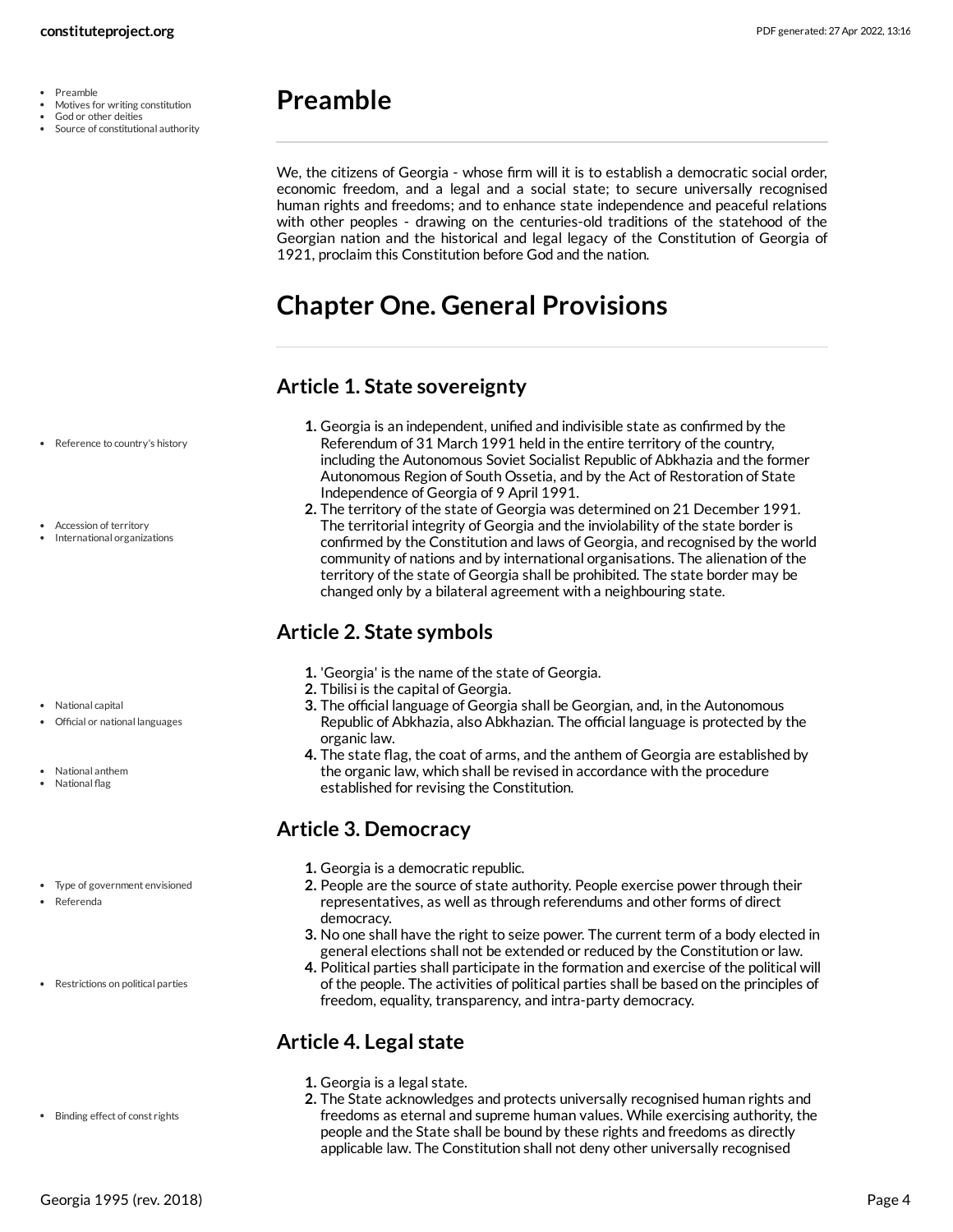- International law
- Legal status of treaties Customary international law
- Reference to fraternity/solidarity
- Mentions of social class
- Right to shelter
- Right to health care
- Right to work
- Protection of environment
- Reference to science
- Right to culture

- Right to establish a business
- Right to competitive marketplace
- Right to own property
- Requirements for birthright citizenship
- Provisions for intellectual property
- Reference to science
- Emergency provisions
- **2.** human rights and freedoms that are not explicitly referred to herein, but that inherently derive from the principles of the Constitution.
- **3.** State authority shall be exercised based on the principle of the separation of powers.
- **4.** State authority shall be exercised within the ambit of the Constitution and law. The Constitution of Georgia shall be the supreme law of the State. General rules for the adoption and issuance of legislative and other normative acts, and their hierarchy, shall be determined by the organic law.
- **5.** The legislation of Georgia shall comply with the universally recognised principles and norms of international law. An international treaty of Georgia shall take precedence over domestic normative acts unless it comes into conflict with the Constitution or the Constitutional Agreement of Georgia.

# <span id="page-4-0"></span>**Article 5. Social state**

- **1.** Georgia is a social state.
- **2.** The State shall take care of strengthening the principles of social justice, social equality and social solidarity within society.
- **3.** The State shall take care of the equitable socio-economic and demographic development in the entire territory of the country. Special conditions for the development of high mountain regions shall be determined by law.
- **4.** The State shall take care of human health care and social protection, ensuring the subsistence minimum and decent housing, and protecting the welfare of the family. The State shall promote the employment of citizens. Conditions for providing the subsistence minimum shall be determined by law.
- **5.** The State shall take care of environmental protection and the rational use of natural resources.
- **6.** The State shall take care of the protection of national values, identity and cultural heritage, and of the development of education, science and culture.
- **7.** The State shall take care of the development of sports, establishing a healthy lifestyle, and engaging children and youth in physical education and sports.
- **8.** The State shall take care of maintaining and developing connections with the homeland for Georgian compatriots residing abroad.

# <span id="page-4-1"></span>**Article 6. Economic freedom**

- **1.** Economic freedom is recognised and guaranteed.
- **2.** The State shall take care of developing a free and open economy, and free enterprise and competition.
- **3.** Abolishing the universal right to private property shall be prohibited.

# <span id="page-4-2"></span>**Article 7. Basis of territorial arrangement**

- **1.** The following shall fall within the exclusive competence of the supreme state authorities of Georgia:
	- **a.** legislation on human rights, Georgian citizenship, migration, entry into and exit from the country, and the temporary or permanent stay of aliens and stateless persons in Georgia;
	- **b.** criminal, penitentiary, civil, intellectual property, administrative, labour and procedural legislation; legislation pertaining to land, minerals, and other natural resources; pharmaceutical legislation; legislation on obtaining the status of educational institution, and on accreditation, and academic degrees; and legislation on the National Academy of Sciences;
	- **c.** foreign policy and international relations; foreign trade, customs and tariff regimes;
	- **d.** state defence, military industry and arms trade; issues relating to war and truce; determining and introducing the legal regime of a state of emergency and martial law; the armed forces; courts and prosecution; state security; criminal police and investigation; the status, regime and protection of the state border; and a cordon sanitaire on the border;
	- **e.** state finances and state loans; the printing and emission of money; and legislation on banking, credit, insurance, tax and trade of national significance;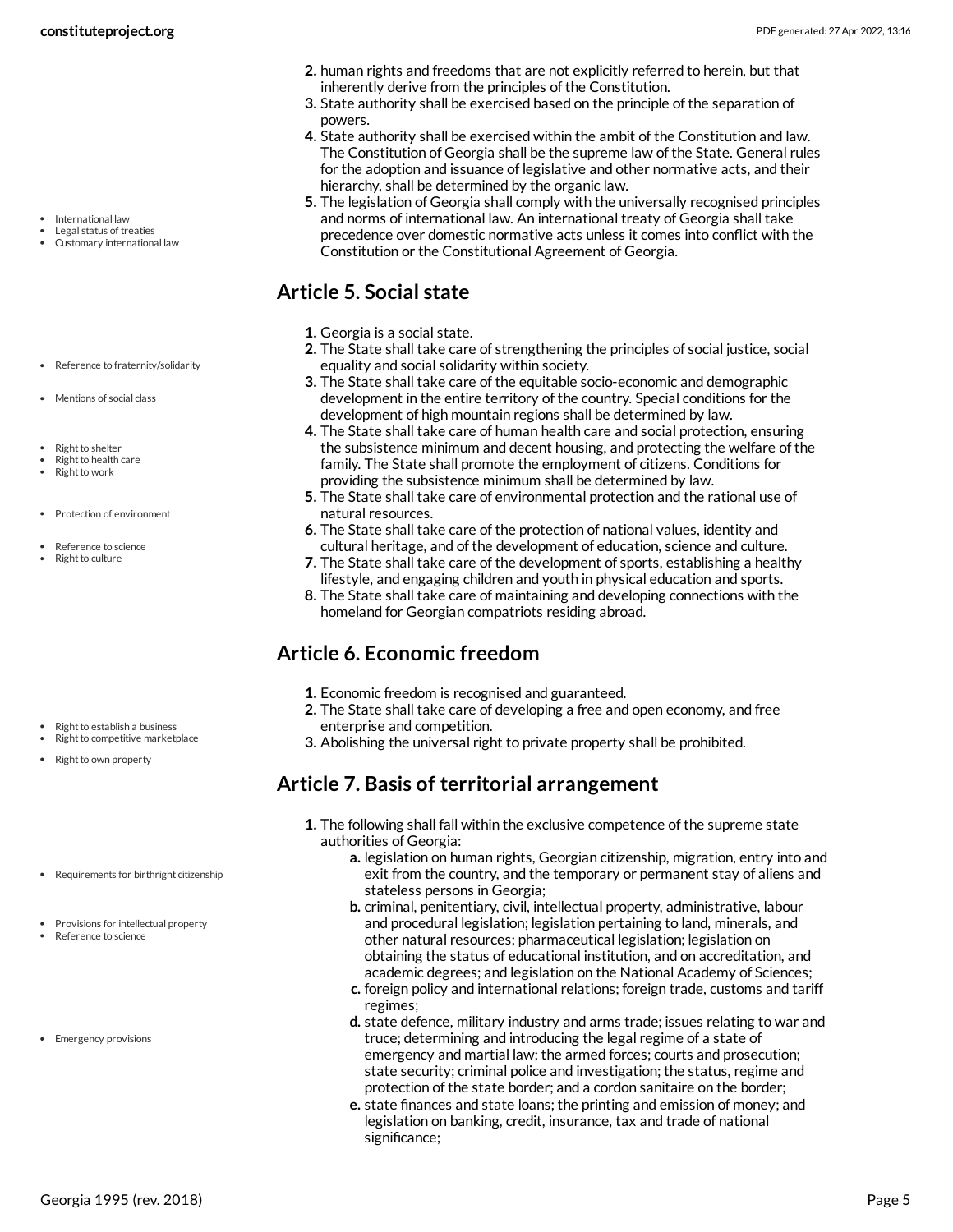Subsidiary unit government

- **1. f.** railways and motor roads of national significance; the integrated energy system and regime; communications; the status and protection of territorial waters, airspace, the continental shelf and the exclusive economic zone; aviation; the merchant fleet; ensigns; harbours of national significance; fishing in oceans and high seas; meteorology; environmental monitoring systems; standards and models; geodesy and cartography; determining the precise time; and state statistics.
- **2.** The powers of the Autonomous Republic of Abkhazia and the Autonomous Republic of Ajara, and procedures for exercising such powers shall be determined by the constitutional laws of Georgia that are an integral part of the Constitution of Georgia.
- **3.** The state territorial arrangement of Georgia shall be revised by a constitutional law of Georgia on the basis of the principle of the separation of powers after the complete restoration of the jurisdiction of Georgia over the entire territory of the country.
- **4.** The citizens of Georgia shall regulate affairs of local importance through local self-government in accordance with the legislation of Georgia. The separation of the powers of state authority and self-governing units is based on the principle of subsidiarity. The State ensures that the financial resources of self-governing units correspond with their powers as determined by the organic law.
- **5.** An exclusive economic zone shall be established in Anaklia on the basis of the organic law, where a special legal regime shall apply. Other exclusive economic zones with special legal regimes may also be established on the basis of the organic law.

### <span id="page-5-0"></span>**Article 8. Relationship between the State and the Apostolic Autocephalous Orthodox Church of Georgia**

Along with freedom of belief and religion, the State shall recognise the outstanding role of the Apostolic Autocephalous Orthodox Church of Georgia in the history of Georgia, and its independence from the State. The relationship between the state of Georgia and the Apostolic Autocephalous Orthodox Church of Georgia shall be determined by a constitutional agreement, which shall be in full compliance with the universally recognised principles and norms of international law in the area of human rights and freedoms.

# <span id="page-5-1"></span>**Chapter Two. Fundamental Human Rights**

# <span id="page-5-2"></span>**Article 9. Inviolability of human dignity**

- **1.** Human dignity shall be inviolable and shall be protected by the State.
- **2.** Torture, inhuman or degrading treatment, and the use of inhuman or degrading punishment shall be prohibited.

# <span id="page-5-3"></span>**Article 10. Rights to life and physical integrity**

**1.** Human life shall be protected. The death penalty shall be prohibited. **2.** The physical integrity of a person shall be protected.

# <span id="page-5-4"></span>**Article 11. Right to equality**

- **1.** All persons are equal before the law. Any discrimination on the grounds of race, colour, sex, origin, ethnicity, language, religion, political or other views, social affiliation, property or titular status, place of residence, or on any other grounds shall be prohibited.
- **2.** In accordance with universally recognised principles and norms of international law and the legislation of Georgia, citizens of Georgia, regardless of their ethnic and religious affiliation or language, shall have the right to maintain and develop

Customary international law

- Official religion
- Freedom of religion
- International law

• Human dignity

- Prohibition of torture
- Prohibition of cruel treatment

Prohibition of capital punishment

- Equality regardless of language
- Equality regardless of financial status Equality regardless of creed or belief
- Equality regardless of gender



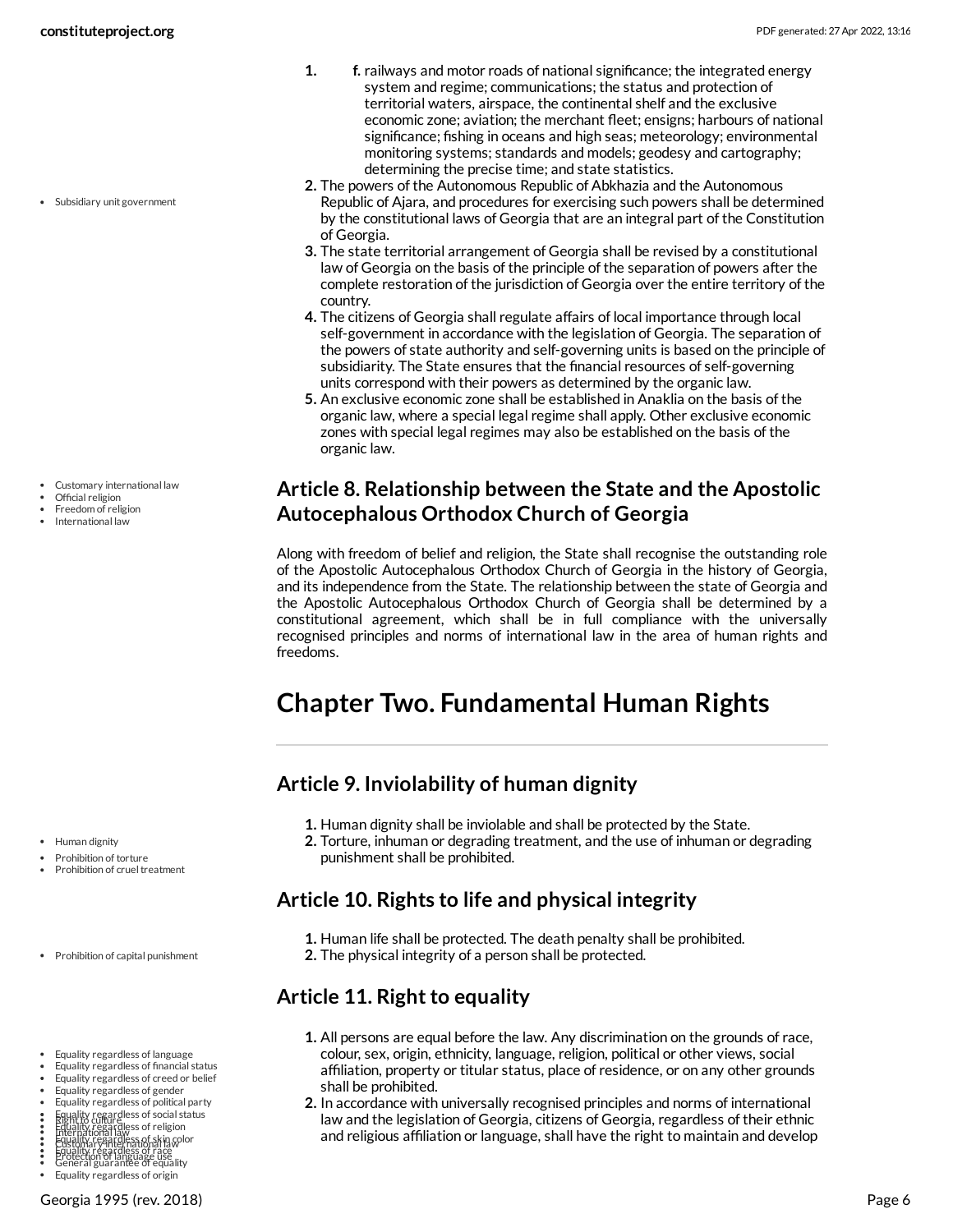- State support for the disabled
- Right to development of personality
- Protection from unjustified restraint
- <span id="page-6-1"></span>**Article 13. Human liberty**

their rights and interests.

discrimination.

**1.** Human liberty shall be protected.

women and to eliminate inequality.

<span id="page-6-0"></span>**Article 12. Right to free personal development**

Everyone has the right to the free development of their personality.

**2.** The deprivation or other restrictions of liberty shall only be permitted on the basis of a court decision.

**2.** their culture, and use their mother tongue in private and in public, without any

**3.** The State shall provide equal rights and opportunities for men and women. The State shall take special measures to ensure the essential equality of men and

**4.** The State shall create special conditions for persons with disabilities to exercise

- **3.** An official authorised by law may arrest a person in cases defined by law. An arrestee shall be brought before a court of competent jurisdiction no later than 48 hours after being arrested. If the court does not adjudicate upon detention or any other restriction of liberty within the next 24 hours, the person shall be released immediately.
- **4.** A person shall be informed of his/her rights and grounds for arrest immediately upon being arrested. A person may request the assistance of a lawyer immediately upon being arrested. This request must be satisfied.
- **5.** The detention period for an accused person shall not exceed 9 months.
- **6.** A violation of the requirements of this article shall be punished by law. A person whose liberty has been restricted unlawfully shall have the right to compensation.

#### <span id="page-6-2"></span>**Article 14. Freedom of movement**

- **1.** Everyone lawfully staying in Georgia shall have the right to move freely within the territory of the country, to choose a place of residence freely and to leave Georgia freely.
- **2.** These rights may only be restricted in accordance with law, for ensuring national security or public safety, protecting health or administering justice, insofar as is necessary in a democratic society.
- **3.** A citizen of Georgia shall be able to enter Georgia freely.

### <span id="page-6-3"></span>**Article 15. Rights to personal and family privacy, personal space and privacy of communication**

- **1.** Personal and family life shall be inviolable. This right may be restricted only in accordance with law for ensuring national security or public safety, or for protecting the rights of others, insofar as is necessary in a democratic society.
- **2.** Personal space and communication shall be inviolable. No one shall have the right to enter a place of residence or other possessions, or to conduct a search, against the will of the possessor. These rights may be restricted only in accordance with law for ensuring national security or public safety, or for protecting the rights of others, insofar as is necessary in a democratic society, based on a court decision or without a court decision in cases of urgent necessity provided for by law. In cases of urgent necessity, a court shall be notified of the restriction of the right no later than 24 hours after the restriction, and the court shall approve the lawfulness of the restriction no later than 24 hours after the submission of the notification.

### <span id="page-6-4"></span>**Article 16. Freedom of belief, religion and conscience**

- **1.** Everyone has freedom of belief, religion and conscience.
- **2.** These rights may be restricted only in accordance with law for ensuring public safety, or for protecting health or the rights of others, insofar as is necessary in a
- Protection from false imprisonment
- Freedom of movement

- Right to privacy
- Regulation of evidence collection

• Freedom of opinion/thought/conscience • Freedom of religion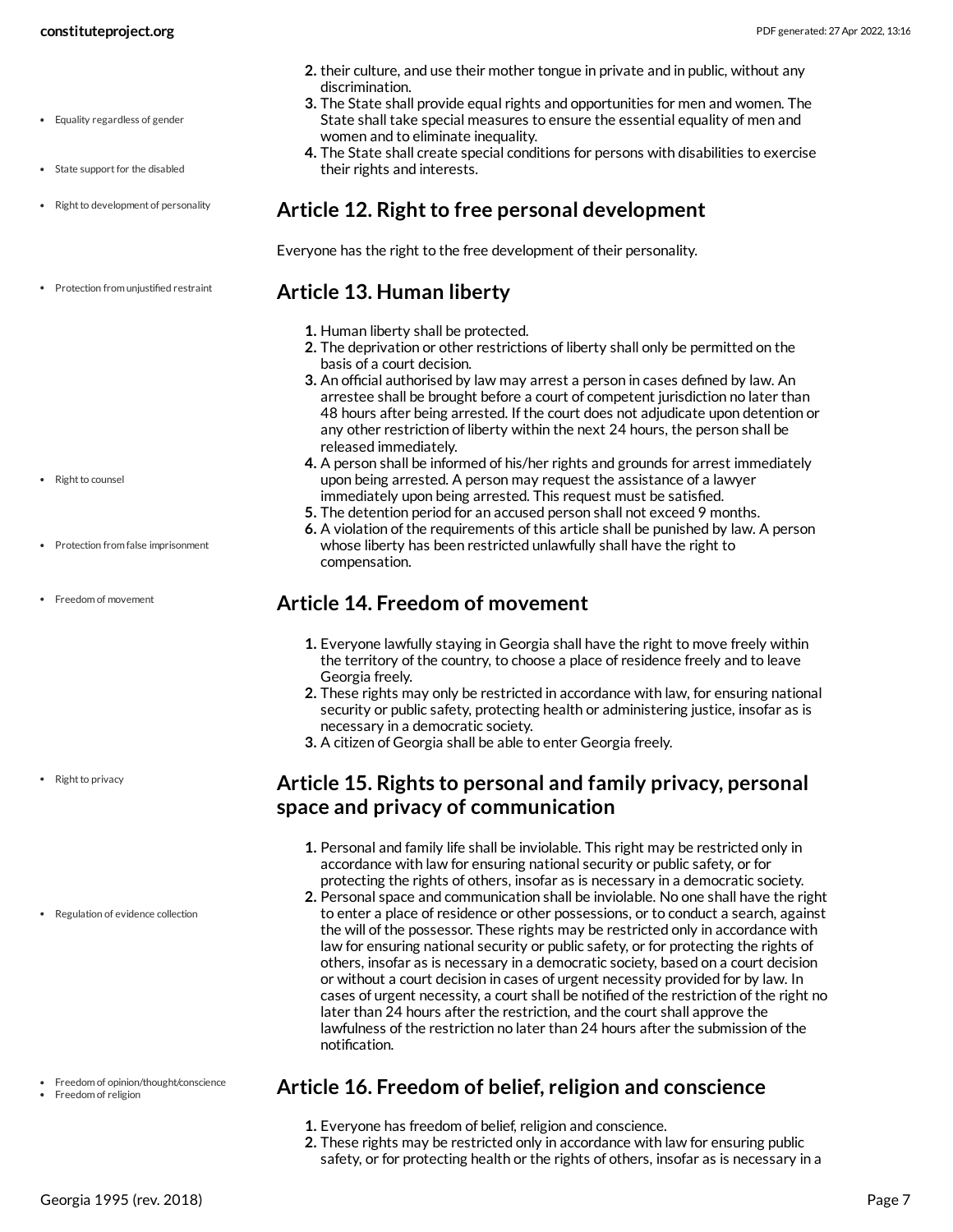- Right to information
- Freedom of opinion/thought/conscience
- State operation of the media Freedom of expression
- Freedom of press

• Media commission

- Right to fair trial
- Right to speedy trial
- $\cdot$  Right to information

- Ultra-vires administrative actions
- Right to own property
- Right to transfer property
- Protection from expropriation
- Ownership of natural resources
- **2.** democratic society.
- **3.** No one shall be persecuted because of his/her belief, religion or conscience, or be coerced into expressing his/her opinion thereon.

### <span id="page-7-0"></span>**Article 17. Rights to freedom of opinion, information, mass media and the internet**

- **1.** Freedom of opinion and the expression of opinion shall be protected. No one shall be persecuted because of his/her opinion or for expressing his/her opinion.
- **2.** Every person has the right to receive and impart information freely.
- **3.** Mass media shall be free. Censorship shall be inadmissible. Neither the State nor individuals shall have the right to monopolise mass media or the means of dissemination of information.
- **4.** Everyone has the right to access and freely use the internet.
- **5.** The restriction of these rights may be allowed only in accordance with law, insofar as is necessary in a democratic society for ensuring national security, public safety or territorial integrity, for the protection of the rights of others, for the prevention of the disclosure of information recognised as confidential, or for ensuring the independence and impartiality of the judiciary.
- **6.** The independence of the public broadcaster from state agencies and its freedom from political and substantial commercial influence shall be ensured by law.
- **7.** The institutional and financial independence of the national regulatory body established to protect media pluralism and the exercise of freedom of expression in mass media, prevent the monopolisation of mass media or means of dissemination of information, and protect the rights of consumers and entrepreneurs in the field of broadcasting and electronic communications - shall be guaranteed by law.

# <span id="page-7-1"></span>**Article 18. Rights to fair administrative proceedings, access to public information, informational self-determination, and compensation for damage inflicted by public authority**

- **1.** Everyone has the right to a fair hearing of his/her case by an administrative body within a reasonable time.
- **2.** Everyone has the right to be familiarised with information about him/her, or other information, or an official document that exists in public institutions in accordance with the procedures established by law, unless this information or document contains commercial or professional secrets, or is acknowledged as a state secret by law or in accordance with the procedures established by law as necessary in a democratic society to ensure national security or public safety or to protect the interests of legal proceedings.
- **3.** The information contained in official records pertaining to an individual's health, finances or other personal matters shall not be made available to anyone without the consent of the individual, except as provided for by law and as is necessary to ensure national security or public safety, or to protect public interests and health or the rights of others.
- **4.** Everyone shall be entitled to full compensation, through a court, for damage unlawfully inflicted by the bodies of the State, the autonomous republics and local self-governments, or their employees, from state funds, the funds of the autonomous republics or the funds of local self-governments, respectively.

### <span id="page-7-2"></span>**Article 19. Right to property**

- **1.** The right to own and inherit property shall be recognised and guaranteed.
- **2.** This right may be restricted in cases defined by law and in accordance with the established procedure for the public interest.
- **3.** The expropriation of property shall be admissible in cases of pressing social need as directly provided for by law, based on a court decision or in the case of urgent necessity established by the organic law, provided that preliminary, full and fair compensation is paid. Compensation shall be exempt from any taxes and fees.
- **4.** As a resource of special importance, agricultural land may be owned only by the State, a self-governing unit, a citizen of Georgia or an association of citizens of Georgia. Exceptional cases may be determined by the organic law, which shall be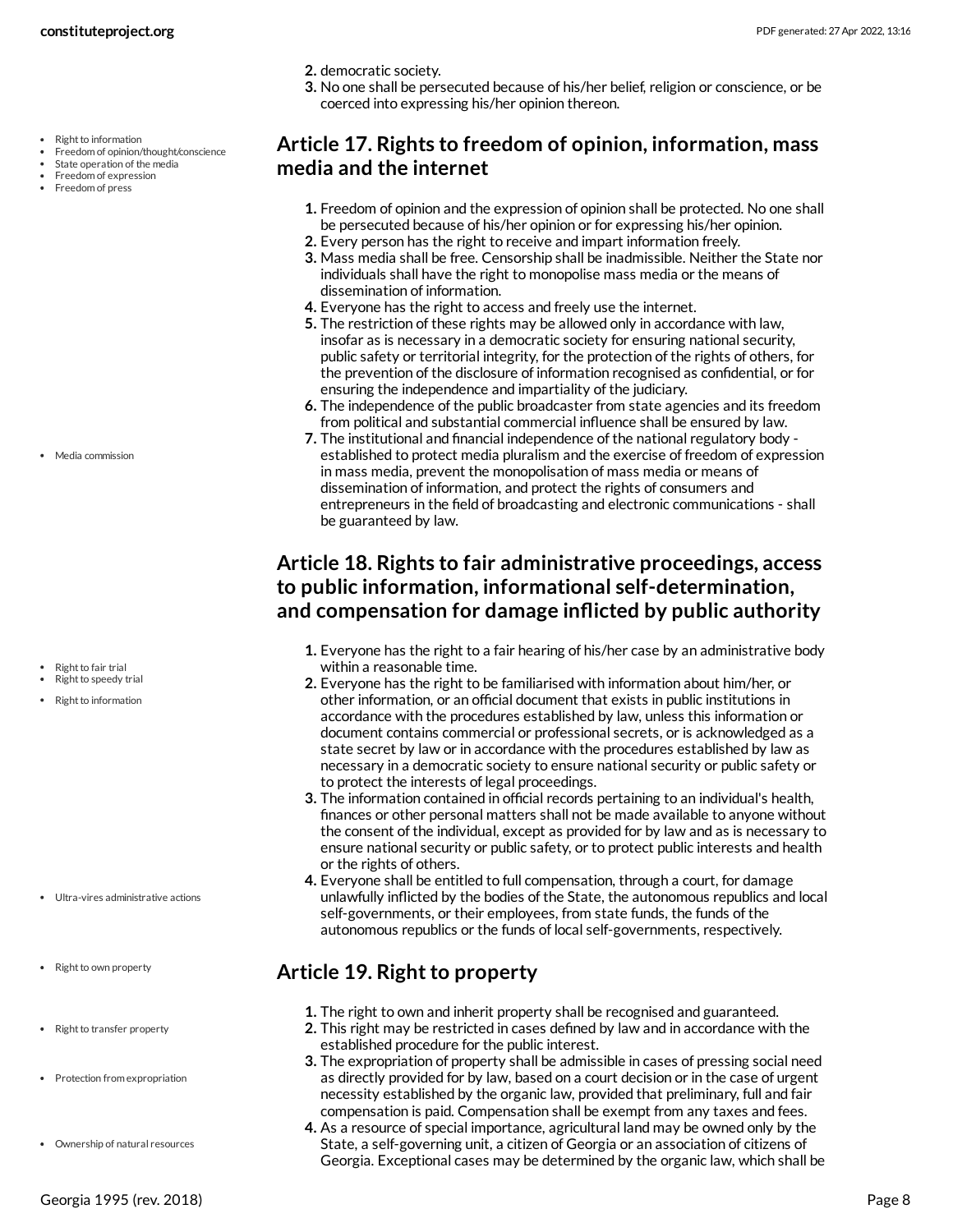- Reference to art
- Provisions for intellectual property
- Right to culture
- Freedom of assembly

- Freedom of association
- Right to form political parties
- Restrictions on political parties
- Restrictions on the armed forces
- Prohibited political parties
- Regulation of political parties
- Constitutional court powers
- Restrictions on voting
- Referenda
- Subsidiary unit government
- Claim of universal suffrage Municipal government

**4.** adopted by a majority of at least two thirds of the total number of the Members of Parliament.

### <span id="page-8-0"></span>**Article 20. Freedom of creativity, cultural heritage**

- **1.** Freedom of creativity shall be guaranteed. The right to intellectual property shall be protected.
- **2.** Interference in the creative process and censorship in the field of creative activities shall be inadmissible.
- **3.** The dissemination of a creative work may be prohibited only based on a court decision where such dissemination violates the rights of others.
- **4.** Everyone has the right to take care of protecting cultural heritage. Cultural heritage shall be protected by law.

### <span id="page-8-1"></span>**Article 21. Freedom of assembly**

- **1.** Everyone, except those enlisted in the Defence Forces or bodies responsible for state and public security, shall have the right to assemble publicly and unarmed, without prior permission.
- **2.** The law may establish the necessity of prior notification of authorities if an assembly is held on a public thoroughfare.
- **3.** Authorities may terminate an assembly only if it assumes an unlawful character.

#### <span id="page-8-2"></span>**Article 22. Freedom of association**

- **1.** Freedom of association shall be guaranteed.
- **2.** An association may only be dissolved by its own or a court decision in cases defined by law and in accordance with the established procedure.

### <span id="page-8-3"></span>**Article 23. Freedom of political parties**

- **1.** Citizens of Georgia shall have the right to form a political party and participate in its activities in accordance with the organic law.
- **2.** Political party membership of persons enlisted in the Defence Forces or bodies responsible for state and public security, and those appointed as judges, shall cease.
- **3.** The establishment and activity of a political party that aims to overthrow or forcibly change the constitutional order of Georgia, infringe on the independence or violate the territorial integrity of the country, or that propagates war or violence or incites national, ethnic, provincial, religious or social strife, shall be inadmissible. The establishment of a political party on a territorial principle shall be inadmissible.
- **4.** The prohibition of a political party shall be admissible only by decision of the constitutional court, in cases defined by the organic law and in accordance with the established procedure.

# <span id="page-8-4"></span>**Article 24. Electoral right**

- **1.** Every citizen of Georgia who has attained the age of 18 shall have the right to participate in referendums and elections of the bodies of the state, autonomous republics and local self-governments. The free expression of the will of a voter shall be guaranteed.
- **2.** A citizen who, following a court judgment, is serving a sentence for a particularly serious crime in a penitentiary institution, or who has been recognised by a court decision as a beneficiary of support and admitted to an inpatient care facility, shall not have the right to participate in elections and referendums.

### <span id="page-8-5"></span>**Article 25. Right to hold public office**

**1.** Every citizen of Georgia shall have the right to hold any public office if the individual meets the requirements established by legislation. Conditions for civil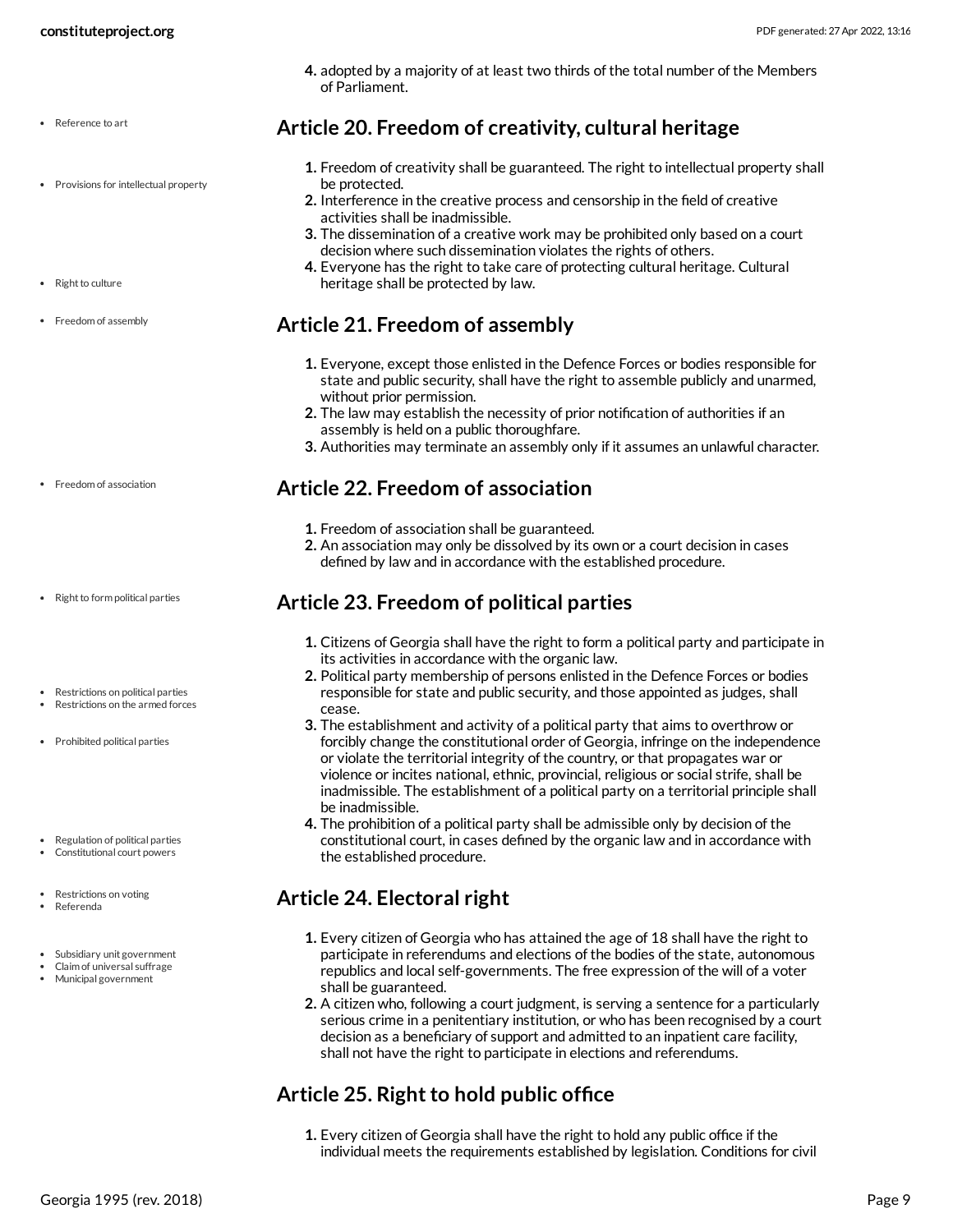- Eligibility for head of government
- Eligibility for head of state
- Right to safe work environment Right to choose occupation
- Right to join trade unions
- Right to strike
- Protection of consumers Right to establish a business
- Compulsory education Free education
- Right to academic freedom

• Protection of environment

• Right to health care

- **1.** service shall be determined by law.
- **2.** The office of the President, the Prime Minister and the Chairperson of the Parliament of Georgia may not be held by a citizen of Georgia who is simultaneously the citizen of a foreign country.

### <span id="page-9-0"></span>**Article 26. Freedom of labour, freedom of trade unions, right to strike and freedom of enterprise**

- **1.** Freedom of labour shall be guaranteed. Everyone has the right to freely choose their employment. The right to safe working conditions and other labour rights shall be protected by the organic law.
- **2.** Everyone has the right to establish and join trade unions in accordance with the organic law.
- **3.** The right to strike shall be recognised. The conditions and procedures for exercising this right shall be determined by the organic law.
- **4.** Freedom of enterprise shall be guaranteed. Monopolistic activities shall be prohibited, except in cases permitted by law. Consumer rights shall be protected by law.

### <span id="page-9-1"></span>**Article 27. Right to education and academic freedom**

- **1.** Everyone has the right to receive education and the right to choose the form of education they receive.
- **2.** Pre-school education shall be guaranteed in accordance with the procedures established by law. Elementary and basic education shall be compulsory. General education shall be fully funded by the State, in accordance with the procedures established by law. Citizens shall have the right to state-funded vocational and higher education, in accordance with the procedures established by law.
- **3.** Academic freedom and the autonomy of higher educational institutions shall be guaranteed.

# <span id="page-9-2"></span>**Article 28. Right to the protection of health**

- **1.** The right of a citizen to affordable and quality health care services shall be guaranteed by law.
- **2.** The State shall exercise control over all health care institutions and the quality of medical services, and shall regulate the production and circulation of pharmaceuticals.

### <span id="page-9-3"></span>**Article 29. Right to environmental protection**

- **1.** Everyone has the right to live in a healthy environment and enjoy the natural environment and public space. Everyone has the right to receive full information about the state of the environment in a timely manner. Everyone has the right to care for the protection of the environment. The right to participate in the adoption of decisions related to the environment shall be ensured by law.
- **2.** Environmental protection and the rational use of natural resources shall be ensured by law, taking into account the interests of current and future generations.

# <span id="page-9-4"></span>**Article 30. Right to marry, rights of mothers and children**

- **1.** Marriage, as a union of a woman and a man for the purpose of founding a family,
- shall be based on the equality of rights and the free will of spouses. **2.** The rights of mothers and children shall be protected by law.

# <span id="page-9-5"></span>**Article 31. Procedural rights**

- **1.** Every person has the right to apply to a court to defend his/her rights. The right to a fair and timely trial shall be ensured.
- **2.** Every person shall be tried only by a court that has jurisdiction over the case.

• Provision for matrimonial equality

Rights of children

#### **constituteproject.org** PDF generated: 27 Apr 2022, 13:16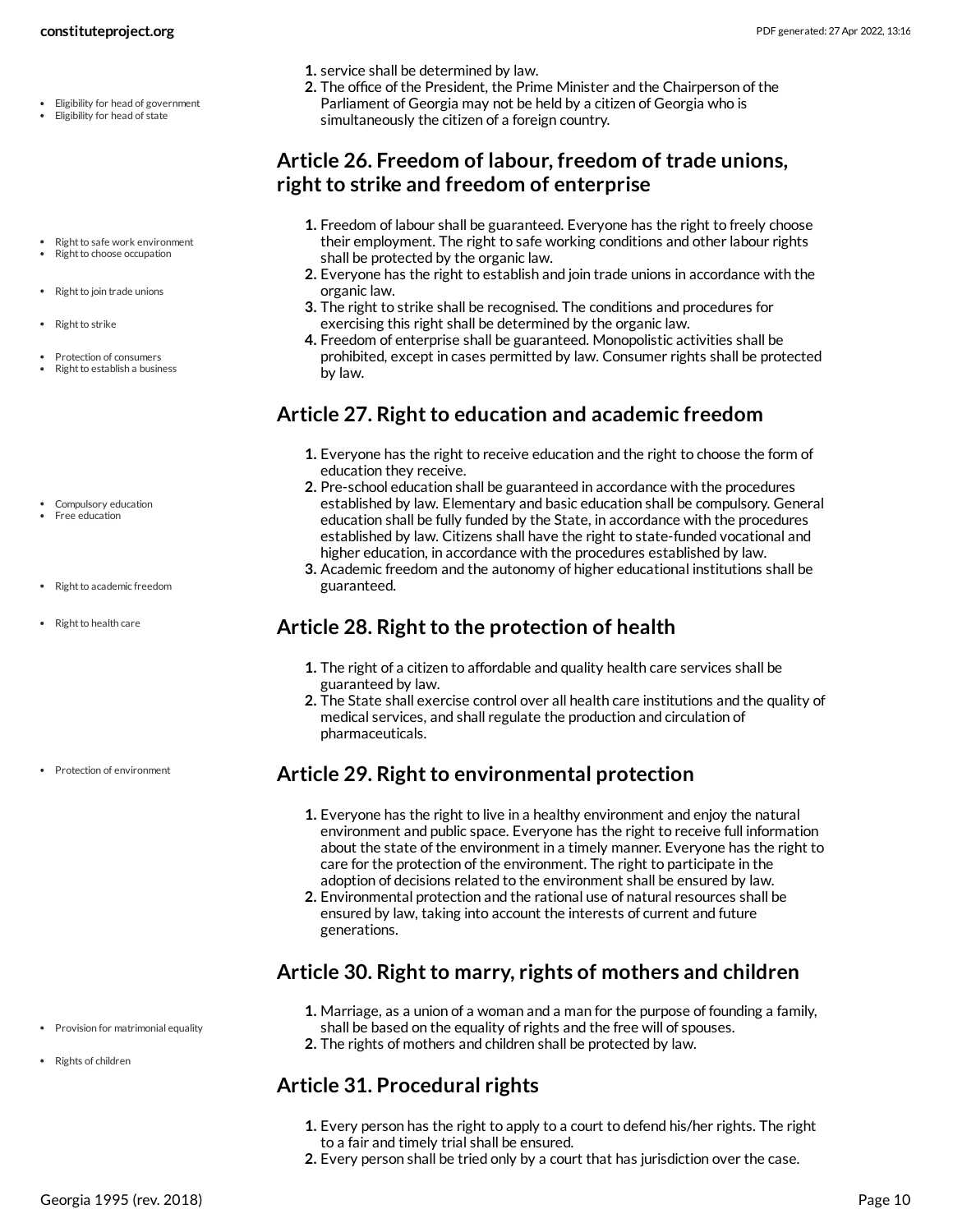- Right to counsel
- Presumption of innocence in trials Guarantee of due process
- Prohibition of double jeopardy
- Protection from ex post facto laws
- $\bullet$  Principle of no punishment without law
- Regulation of evidence collection
- Protection from self-incrimination
- Conditions for revoking citizenship
- Requirements for naturalization
- Requirements for birthright citizenship
- Extradition procedure
- International law
- Protection of stateless persons

- Customary international law
- International law
- Customary international law
- International law Extradition procedure
- 
- **3.** The right to defence shall be guaranteed. Everyone has the right to defend his/her rights before a court in person or through a lawyer, or through a representative in cases defined by law. The unrestricted exercise of the rights of a lawyer, as well as the right of lawyers to self-organisation, shall be guaranteed by law.
- **4.** The defendant shall have the right to request that his/her witnesses be called and interrogated under the same conditions as the witnesses of the prosecution.
- **5.** A person shall be presumed innocent until proved guilty, in accordance with the procedures established by law and the court's judgment of conviction that has entered into legal force.
- **6.** No one shall be obliged to prove his/her innocence. The burden of proof shall rest with the prosecution.
- **7.** A decision to commit an accused for trial shall be based on a reasonable belief, and a judgment of conviction shall be based on incontrovertible evidence. Any suspicion that cannot be proved in accordance with the procedures established by law shall be resolved in the defendant's favour.
- **8.** No one shall be convicted again for the same crime.
- **9.** No one shall be held responsible for an action that did not constitute an offence at the time when it was committed. No law shall have retroactive force unless it reduces or abrogates responsibility.
- **10.** Evidence obtained in violation of the law shall have no legal force.
- **11.** No one shall be obliged to testify against himself/herself or against his/her relatives, as determined by law.

# <span id="page-10-0"></span>**Article 32. Citizenship of Georgia**

- **1.** Georgia shall protect its citizen regardless of his/her location.
- **2.** Citizenship of Georgia shall be acquired by birth or naturalisation. The procedures for acquiring and losing the citizenship of Georgia, the conditions and procedures for granting citizenship of Georgia to a foreign citizen and the conditions for holding citizenship of another state by a citizen of Georgia shall be determined by the organic law.
- **3.** The deprivation of citizenship shall be inadmissible.
- **4.** The expulsion of a citizen of Georgia from Georgia shall be inadmissible.
- **5.** The transfer of a citizen of Georgia to a foreign state shall be inadmissible except in cases provided for by an international treaty. The decision to transfer a citizen may be appealed to the court.

### <span id="page-10-1"></span>**Article 33. Rights of aliens and stateless persons**

- **1.** Citizens of other states and stateless persons living in Georgia shall have rights and obligations equal to those of citizens of Georgia except in cases provided for by the Constitution and law.
- **2.** The State shall be entitled to impose restrictions on the political activities of citizens of other states and stateless persons.
- **3.** Georgia shall grant asylum to citizens of other states and stateless persons in compliance with universally recognised norms of international law, in accordance with the procedures established by law.
- **4.** The expulsion or extradition of persons from Georgia in violation of universally recognised principles and norms of international law shall be inadmissible.

### <span id="page-10-2"></span>**Article 34. General principles for ensuring fundamental human rights**

- **1.** The fundamental human rights referred to in the Constitution, in terms of their contents, shall also apply to legal persons.
- **2.** The exercise of fundamental human rights shall not violate the rights of others.
- <span id="page-10-3"></span>**3.** The restriction of a fundamental human right shall be commensurate with the significance of the legitimate aim that it serves.

Attorney general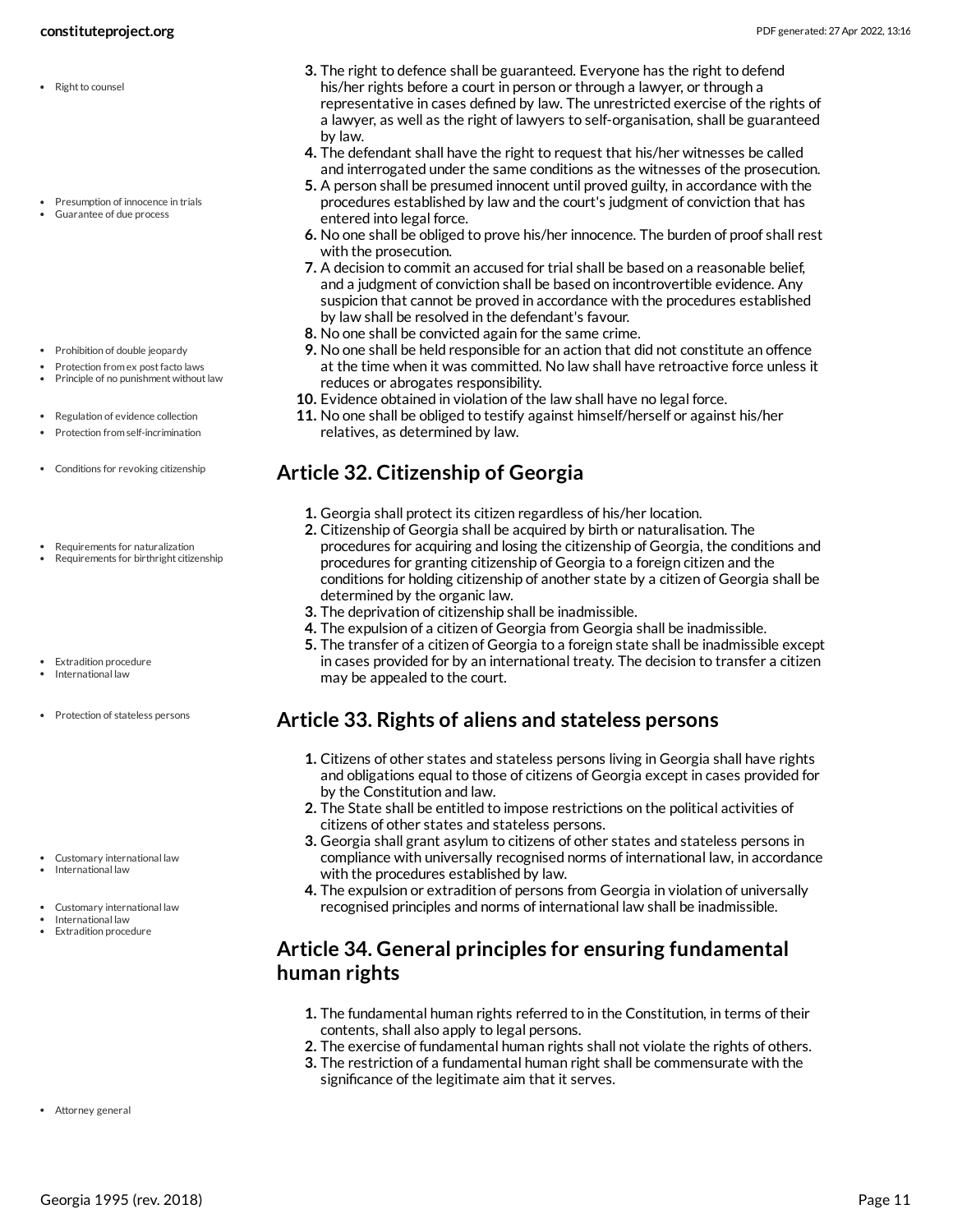# <span id="page-11-0"></span>**Article 35. Public Defender of Georgia**

- **1.** Supervision of the protection of human rights within the territory of Georgia shall be exercised by the Public Defender of Georgia, who shall be elected for a term of 6 years by a majority of at least three fifths of the total number of the Members of Parliament. The same person shall not be elected as a Public Defender consecutively.
- **2.** Hindering the activities of the Public Defender shall be punishable by law.
- **3.** The arrest or detention of the Public Defender, or searches of his/her place of residence, place of work, vehicle or person, shall be permitted only with the consent of Parliament, except if the Public Defender is caught at the crime scene, in which case Parliament shall be notified immediately. In such cases, the Public Defender shall be released immediately unless Parliament consents to the detention.
- **4.** The powers of the Public Defender shall be defined by the organic law.

# <span id="page-11-1"></span>**Chapter Three. Parliament of Georgia**

### <span id="page-11-2"></span>**Article 36. Status and authority of Parliament**

- **1.** The Parliament of Georgia is the supreme representative body of the country that exercises legislative power, defines the main directions of the country's domestic and foreign policies, controls the activities of the Government within the scope established by the Constitution, and exercises other powers.
- **2.** The procedures for the functioning of Parliament shall be determined by the Rules of Procedure of Parliament, which is adopted by a majority of the total number of the Members of Parliament based on the initiative of a member, a committee or a faction of Parliament. The Rules of Procedure shall have the force of law and shall be signed and promulgated by the Chairperson of Parliament.

# <span id="page-11-3"></span>**Article 37. Parliamentary elections**

- **1.** Following the full restoration of Georgia's jurisdiction throughout the entire territory of Georgia, two chambers shall be established within Parliament: the Council of the Republic and the Senate. The Council of the Republic shall be composed of members elected by a proportional system. The Senate shall be composed of members elected from the Autonomous Republic of Abkhazia, the Autonomous Republic of Ajara and other territorial units of Georgia, and five members appointed by the President of Georgia. The composition, powers, and procedures for the election of chambers shall be determined by the organic law.
- **2.** Before the condition provided for by paragraph 1 of this article is created, Parliament shall be composed of 150 Members of Parliament elected in a single multi-mandate electoral district for a term of 4 years by a proportional system on the basis of universal, free, equal and direct suffrage, by secret ballot.
- **3.** Regular parliamentary elections shall be held on the last Saturday of October of the calendar year in which the term of Parliament expires. In case of the dissolution of Parliament, elections shall be held no earlier than the 45th day and no later than the 60th day after the dissolution of Parliament. If the election date coincides with a state of emergency or martial law, elections shall be held no earlier than the 45th day and no later than the 60th day after the state of emergency or martial law has been revoked.
- **4.** Any citizen of Georgia having the electoral right, who has attained the age of 25 and who has lived in Georgia for at least 10 years, may be elected as a Member of Parliament. A person who has been sentenced to imprisonment by a court judgment shall not be elected as a Member of Parliament.
- **5.** A political party that is registered in accordance with the procedures established by law shall have the right to participate in the parliamentary elections if it has a Member of Parliament who has been elected through the party's nomination by the date when the elections are scheduled, or if it is supported by the signatures

Legislative committees

- Structure of legislative chamber(s) Second chamber selection First chamber selection
- Term length for first chamber
- Structure of legislative chamber(s) Size of first chamber
- Secret ballot
- Claim of universal suffrage
- 
- First chamber selection Scheduling of elections Emergency provisions
- Eligibility for first chamber
- Minimum age for first chamber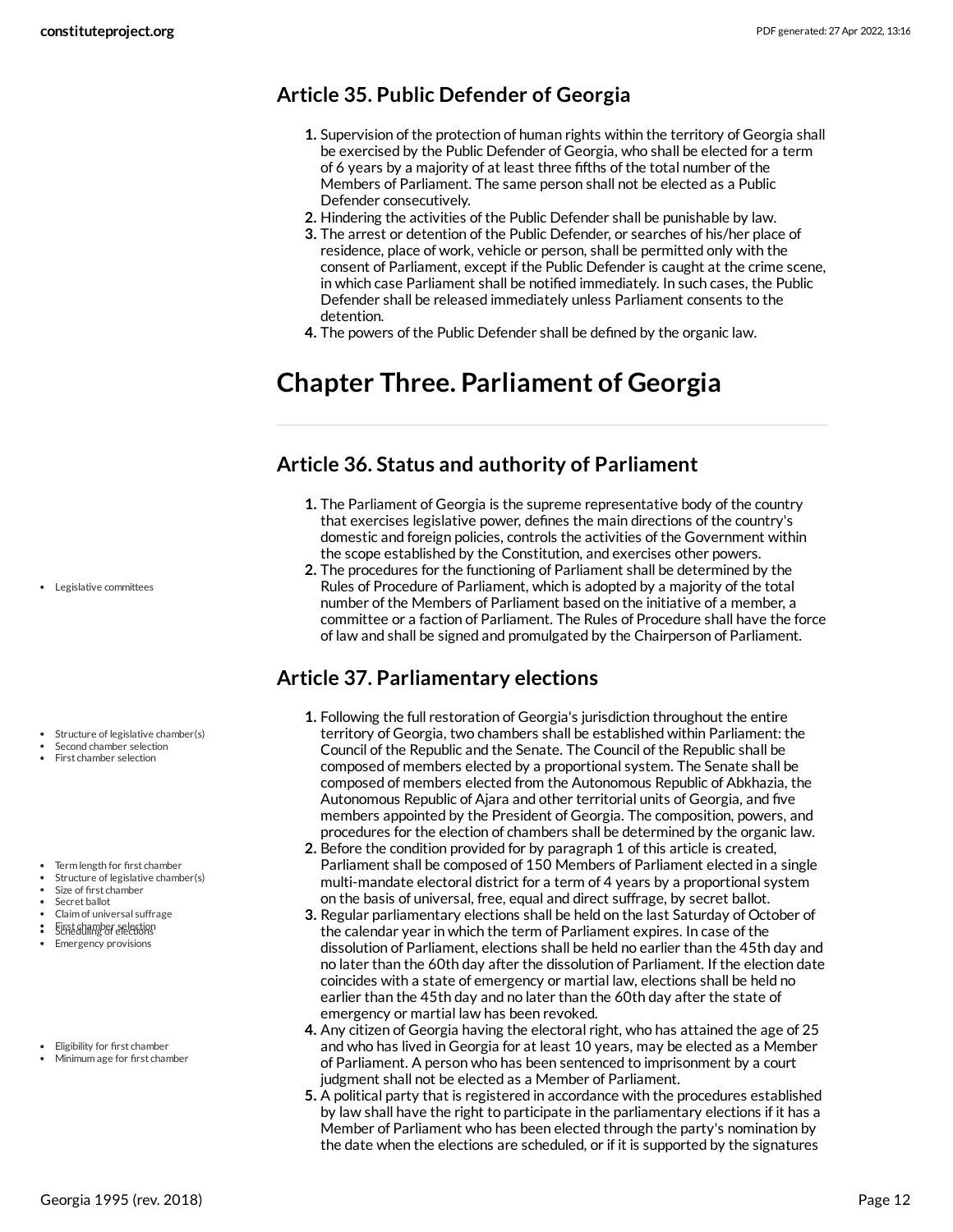• First chamber selection

• First chamber selection

- Immunity of legislators
- Compensation of legislators
- Immunity of legislators

- Outside professions of legislators
- Reference to art
- Removal of individual legislators
- Constitutional court powers
- Attendance by legislators
- **5.** of at least 25 000 voters, in accordance with the procedures established by the organic law.
- **6.** The mandates of Members of Parliament shall be distributed only to those political parties that receive at least 5 % of valid votes cast in the elections. To determine the amount of mandates received by a political party, the amount of votes received by this party shall be multiplied by 150 and divided by the total number of votes received by all political parties that received at least 5 % of valid votes cast in the elections. The integer part of the number thus derived is the amount of mandates received by the political party. If the total amount of mandates received by political parties is fewer than 150, the political parties with the best results shall receive the undistributed mandates in a successive manner.
- **7.** The procedure for the election of Parliament shall be determined by the organic law.

### <span id="page-12-0"></span>**Article 38. First meeting of Parliament and termination of powers**

The first meeting of the newly elected Parliament shall be held no later than the 10th day after the results of the parliamentary elections have been officially announced. The first meeting of Parliament is called by the President. Parliament shall be authorised to start work at the first meeting if the majority of the total number of the Members of Parliament is present at the meeting. Parliament shall acquire full powers once this is acknowledged by two thirds of the Members of Parliament. The powers of the previous Parliament shall be terminated from this moment.

# <span id="page-12-1"></span>**Article 39. Member of the Parliament of Georgia**

- **1.** A Member of the Parliament of Georgia is a representative of all Georgia. He/she shall enjoy a free mandate and shall not be recalled.
- **2.** The arrest or detention of a Member of Parliament, or searches of his/her place of residence, place of work, vehicle or person, shall be permitted only with the prior consent of Parliament, except when a Member of Parliament is caught at the crime scene, in which case Parliament shall be notified immediately. Unless Parliament consents to the detention within 48 hours, the arrested or detained Member of Parliament shall be released immediately.
- **3.** A Member of Parliament shall have the right not to testify about facts disclosed to him/her in his/her capacity as a Member of Parliament. The seizure or extraction of written materials related to this issue shall be inadmissible. This right shall be retained by a Member of Parliament after his/her term of office expires. A Member of Parliament shall not be held liable for the views expressed inside or outside Parliament while performing his/her duties. The conditions of unhindered exercise of powers by a Member of Parliament shall be insured. A Member of Parliament shall receive remuneration prescribed by a legislative act. Respective state bodies shall ensure the personal safety of a Member of Parliament based on his/her application. Hindering the exercise of powers of a Member of Parliament shall be punishable by law.
- **4.** A Member of Parliament shall not have the right to hold any office in civil service or to be engaged in entrepreneurial activities. A Member of Parliament may be engaged in public activities. A Member of Parliament may be engaged in academic, pedagogical and artistic activities if these activities do not envisage performing administrative functions. Cases of conflict of interests shall be defined by the Rules of Procedure of Parliament.
- **5.** Issues of the recognition or early termination of the powers of a Member of Parliament shall be decided on by Parliament. The decision of Parliament may be appealed to the Constitutional Court. The powers of a Member of Parliament shall be terminated early if he/she:
	- **a.** submits a personal application for terminating his/her powers to Parliament;
	- **b.** holds a position incompatible with his/her status or is engaged in an incompatible activity;
	- **c.** fails to attend without good reason more than half of the regular sittings during regular sessions;
	- **d.** has been convicted by a court judgment that has entered into legal force;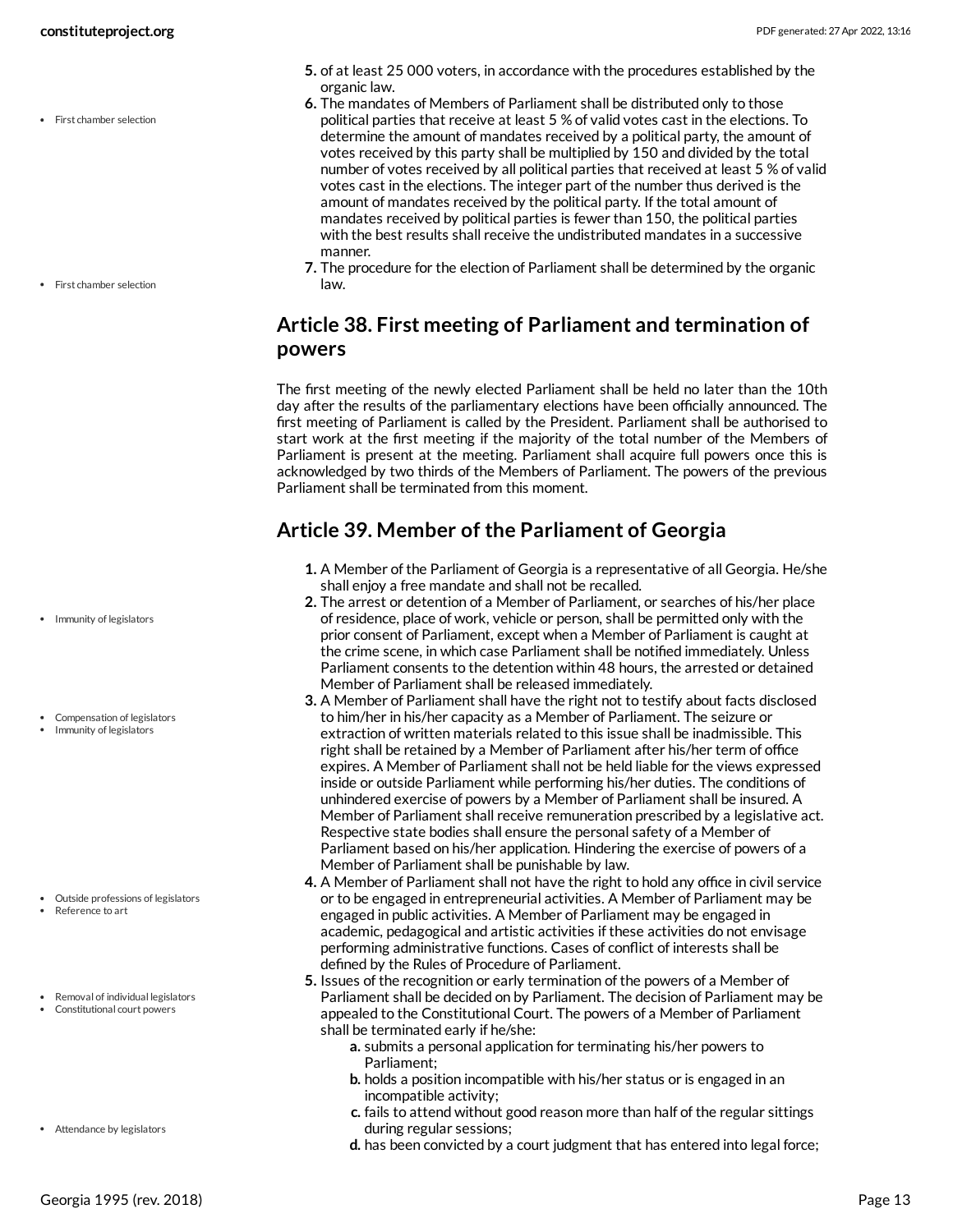- **5. e.** has been recognised as a beneficiary of support by a court decision and admitted to a respective inpatient care facility, or has been recognised as missing or declared dead by a court;
	- **f.** dies;
	- **g.** loses citizenship of Georgia;
	- **h.** is subject to the termination of his/her powers by a decision of the Constitutional Court.

Leader of first chamber

### <span id="page-13-0"></span>**Article 40. Chairperson and deputy chairpersons of the Parliament of Georgia**

- **1.** The Parliament of Georgia shall elect the Chairperson for its term by a majority of the total number of its members by secret ballot, in accordance with the procedures established by the Rules of Procedure. The Chairperson of Parliament shall chair the work of Parliament, ensure the free expression of opinion, sign the acts adopted by Parliament, and exercise other powers determined by the Rules of Procedure. The Chairperson of Parliament shall fulfil full administrative functions in the House of Parliament in accordance with the procedures established by the Rules of Procedure.
- **2.** The Parliament of Georgia shall elect a first deputy chairperson and deputy chairpersons for its term by a majority of the total number of its members in accordance with the procedures established by the Rules of Procedure.

### <span id="page-13-1"></span>**Article 41. Parliamentary Bureau, committees and factions**

- **1.** To organise the work of Parliament, a Parliamentary Bureau shall be established and shall be composed of the chairperson and deputy chairpersons of Parliament and the chairpersons of the parliamentary committees and parliamentary factions.
- **2.** Committees shall be created in Parliament to prepare legislative issues beforehand, facilitate the implementation of decisions and exercise control over the activities of the bodies accountable to the Government and Parliament.
- **3.** Members of Parliament may join a parliamentary faction in accordance with the procedures established by the Rules of Procedure. The number of faction members shall not be fewer than seven. Members of Parliament elected following their nomination by one political party may form only one faction. The procedures for the forming and activity of factions and their rights shall be determined by the Rules of Procedure of Parliament.

# <span id="page-13-2"></span>**Article 42. Investigative and other temporary commissions of Parliament**

- **1.** Investigative or other temporary commissions shall be created in Parliament in cases provided for by the Rules of Procedure, as well as on the initiative of at least one fifth of the Members of Parliament.
- **2.** Decisions on creating a temporary commission shall be adopted by Parliament in accordance with the procedures established by the Rules of Procedure. Decisions on creating a temporary investigative commission shall be adopted with the support of one third of the total number of the Members of Parliament. Parliamentary factions shall be represented in a temporary commission by at least one member. The representation of opposition factions in temporary commissions shall not be less than half of the total number of commission members.
- **3.** At the request of the investigative commission, members' attendance and the submission of all documents and information necessary to examine the issue shall be mandatory.

### <span id="page-13-3"></span>**Article 43. Questions and interpellations by a Member of Parliament**

**1.** A Member of Parliament shall be entitled to appeal with a question to the Government, another body accountable to Parliament, a member of the

Legislative committees

Legislative oversight of the executive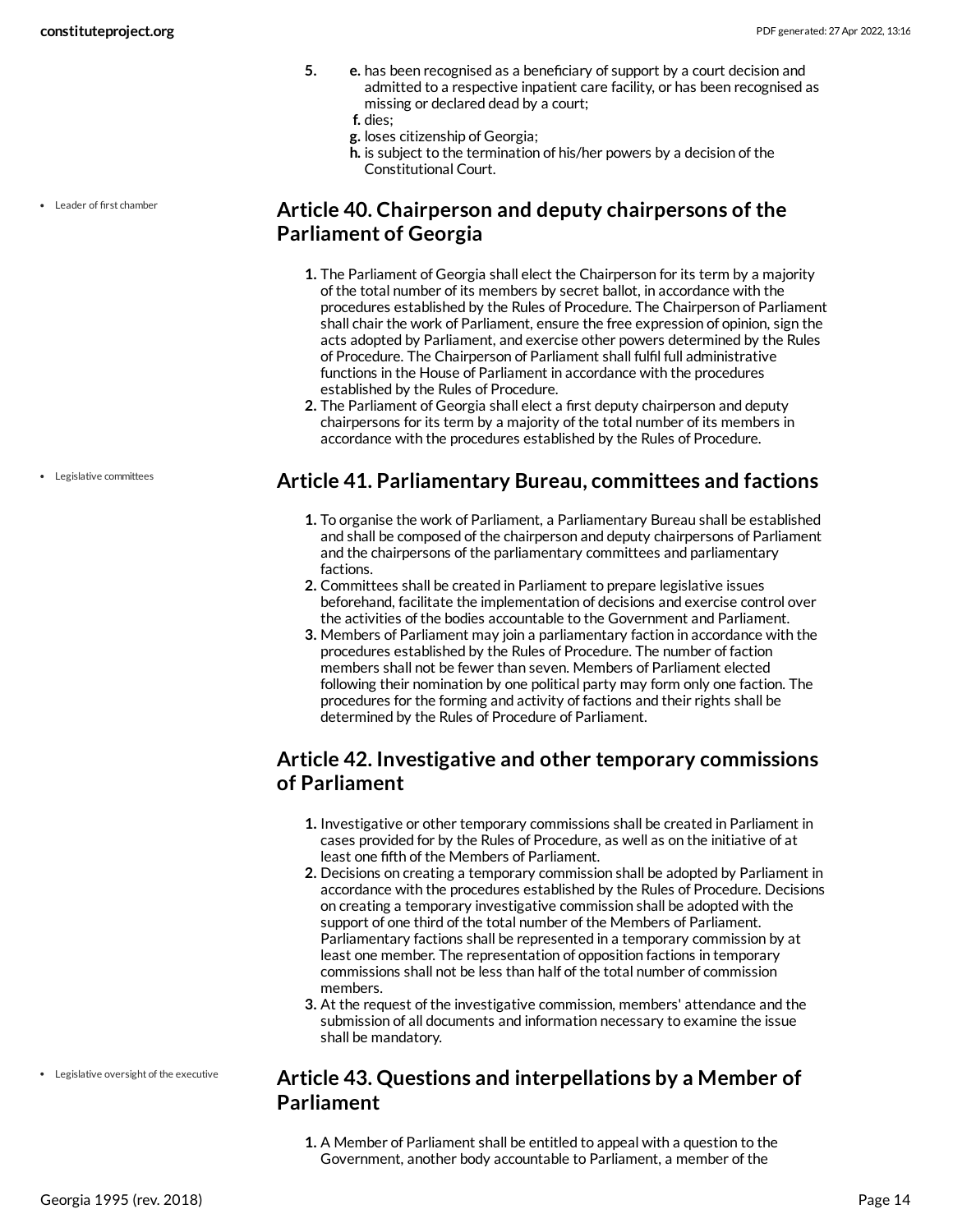- **1.** Government, state bodies of the territorial units at all levels, and state institutions. Providing a timely and full response to a question posed by a Member of Parliament is mandatory.
- **2.** A parliamentary faction a group of at least seven Members of Parliament shall have the right to pose a question through interpellation to the Government, another body accountable to Parliament, or a member of the Government obliged to answer questions at Parliament sittings. The answer may become a subject of discussion by Parliament.

# <span id="page-14-0"></span>**Article 44. Sessions and sittings of Parliament**

- Length of legislative sessions
- Extraordinary legislative sessions

- Emergency provisions
- Public or private sessions
- Secrecy of legislative votes
- Legislative oversight of the executive Legislative committees

- Legislative initiatives by citizens
- Initiation of general legislation
- Legislative committees
- Subsidiary unit government
- Organic laws

Approval or veto of general legislation

- **1.** Parliament shall meet in its official capacity for a regular session twice a year. The autumn session shall open on the first Tuesday of September and close on the third Friday of December. The spring session shall open on the first Tuesday of February and close on the last Friday of June.
- **2.** During the period between sessions, the President of Georgia shall convene an extraordinary session of Parliament at the request of the Chairperson of Parliament, at least one fourth of Members of Parliament or the Government. The President of Georgia shall also convene a special sitting in the course of a regular session. Unless an act summoning Parliament is issued within 48 hours of a written request to convene an extraordinary session, Parliament shall meet within the following 48 hours, in accordance with the Rules of Procedure of Parliament. A special sitting of Parliament shall be held only based on the agenda defined by the initiator and shall close once the agenda has been exhausted.
- **3.** Parliament shall meet upon the declaration of a state of emergency or martial law by the President. Parliament shall work until the state of emergency or martial law has been revoked.
- **4.** Sittings of Parliament shall be public. By the decision of a majority of attendees, but with no less than one third of the total number of Members of Parliament, Parliament may declare a sitting or part of a sitting closed when discussing certain issues. The decision to close a sitting in whole or in part shall be discussed and made behind closed doors. The minutes of open sittings of Parliament shall be public.
- **5.** Voting at a sitting of Parliament may be open or secret. Voting shall be open except in cases provided for by the Constitution and law.
- **6.** A member of the Government, an official accountable to Parliament or the head of a body accountable to Parliament shall be entitled and, upon request, obliged to attend sittings of Parliament, parliamentary committees or commissions, in order to provide answers to questions raised during the sitting and to submit a report of activities performed. Parliament, a committee or a commission shall hear such an official immediately upon request.

# <span id="page-14-1"></span>**Article 45. Law making and procedures for decision-making**

- **1.** The Government, a Member of Parliament, a parliamentary faction, a parliamentary committee, the supreme representative bodies of the Autonomous Republics of Abkhazia and Ajara, and not less than 25 000 voters shall have the right of legislative initiative. Parliament shall discuss a draft law submitted by the Government at its request in an extraordinary sitting.
- **2.** A law shall be considered adopted if it is supported by a majority of the Members of Parliament present but at least one third of the total number of the Members of Parliament, unless another procedure for the adoption of laws is determined by the Constitution. An organic law shall be considered adopted if it is supported by a majority of the total number of the Members of Parliament, unless another procedure for the adoption of organic laws is determined by the Constitution.
- <span id="page-14-2"></span>**3.** Other decisions of Parliament shall be considered adopted if they are supported by a majority of the Members of Parliament present but at least one third of the total number of the Members of Parliament, unless another procedure for the adoption of a decision is determined by the Constitution or law. A decision on approving a constitutional agreement shall be considered adopted if it is supported by at least three fifths of the total number of the Members of Parliament.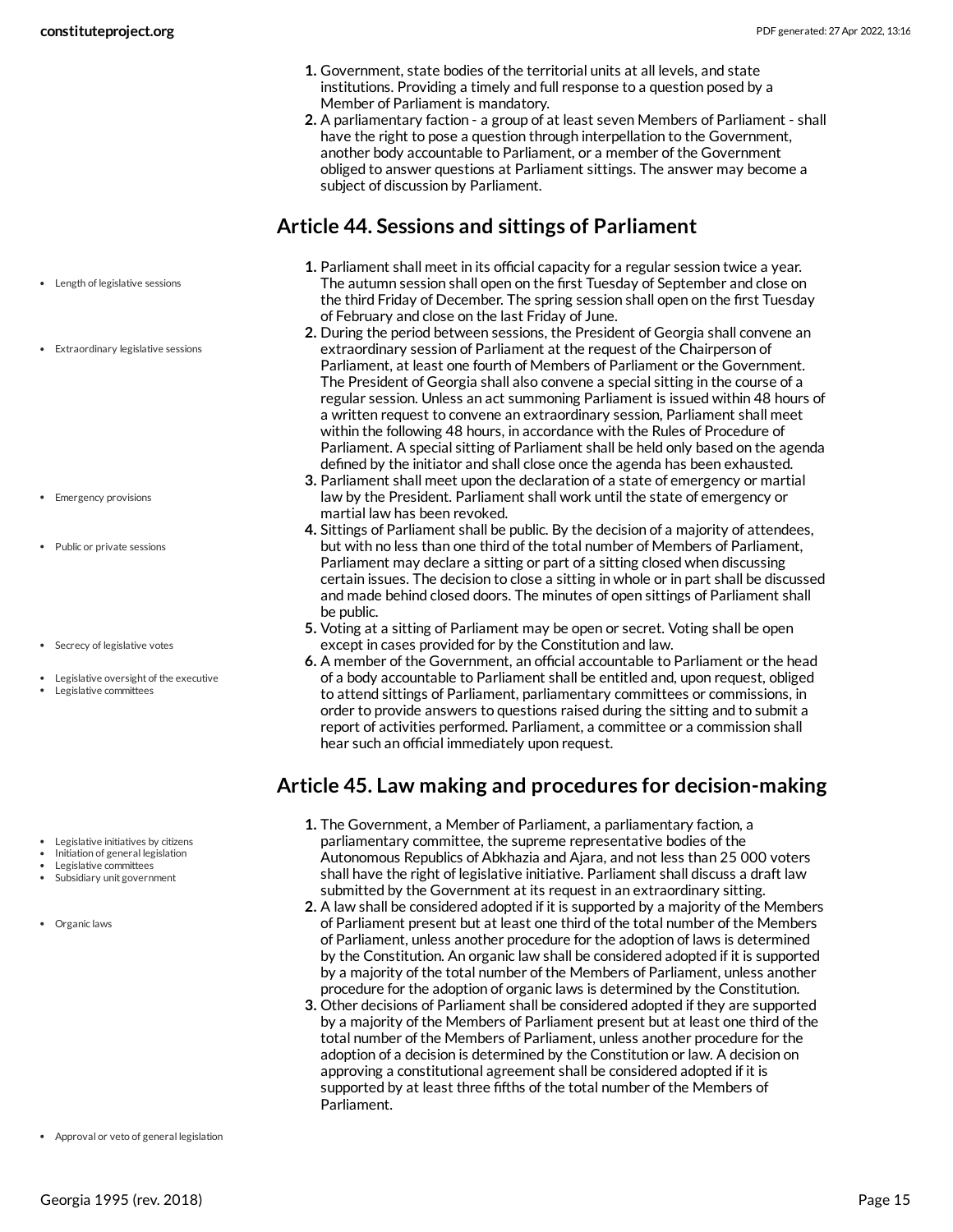- Veto override procedure
- Veto override procedure

Constitution amendment procedure

- Treaty ratification
- International law

- International organizations
- Accession of territory
- Constitutional court powers
- Head of state removal
- Supreme/ordinary court judge removal
- Head of government removal
- Central bank
- Constitutional court powers Cabinet removal

### <span id="page-15-0"></span>**Article 46. Signature and promulgation of a law**

- **1.** A law passed by Parliament shall be submitted to the President of Georgia within 10 days.
- **2.** The President of Georgia shall sign and promulgate the law or return it to Parliament with justified remarks within 2 weeks.
- **3.** If the President of Georgia returns the law, Parliament shall put the President's remarks to a vote. The adoption of the remarks requires the same number of votes as for the initial adoption of the type of law in question. If the remarks are adopted, the final version of the law shall be submitted to the President of Georgia within 5 days, and the President of Georgia shall sign and promulgate the law within 5 days.
- **4.** If Parliament rejects the President's remarks, the initial version of the law shall be put to a vote. An organic law or a law shall be considered adopted if it is supported by a majority of the total number of the Members of Parliament, except in the case of an organic law provided for by Article 19(4) of the Constitution, which shall be considered adopted if it is supported by at least two thirds of the total number of the Members of Parliament. A constitutional law shall be considered adopted if it is supported by at least three fourths of the total number of the Members of Parliament. Such a law shall be submitted to the President of Georgia within 3 days, and the President of Georgia shall sign and promulgate the law within 5 days.
- **5.** A constitutional law on amending the Constitution that was adopted by a majority of at least two thirds of the total number of the Members of Parliament shall be signed and promulgated by the President of Georgia within 5 days of its submission, without the right to return it to Parliament with remarks.
- **6.** If the President of Georgia does not promulgate the law, return it to Parliament with justified remarks within the time frame established by paragraph 2 of this article, or promulgate it within the time frame established by paragraphs 3, 4 or 5 of this article, then the Chairperson of Parliament shall sign and promulgate the law within 5 days after this time frame expires.
- **7.** A law shall enter into force on the 15th day after its promulgation in the official body unless another date is established by the same law.

### <span id="page-15-1"></span>**Article 47. International treaties**

- **1.** The Parliament of Georgia shall ratify, denounce and annul international treaties by a majority of the total number of its members. Parliament shall ratify, denounce and annul international treaties provided for by paragraph 2(c) of this article by a majority of at least three fourths of the total number of its members.
- **2.** Besides those international treaties that envisage ratification, it shall also be mandatory to ratify international treaties that:
	- **a.** provide for Georgia's accession to an international organisation or interstate union;
	- **b.** are of a military nature;
	- **c.** concern the territorial integrity of the State or changes to the state border;
	- **d.** concern loans issued or taken by the State;
	- **e.** require changes to domestic legislation or the adoption of laws that are necessary to fulfil international obligations.
- **3.** Other international treaties shall be submitted to Parliament.
- **4.** If a constitutional claim or submission has been lodged with the Constitutional Court, the respective international treaty shall not be ratified until the Constitutional Court passes its judgment.

#### <span id="page-15-2"></span>**Article 48. Impeachment**

**1.** No less than one third of the total number of the Members of Parliament shall have the right to raise the question of impeachment of the President of Georgia, a member of the Government, a judge of the Supreme Court, a General Prosecutor, a General Auditor or a member of the Board of the National Bank if the actions of the official in question violate the Constitution or contain signs of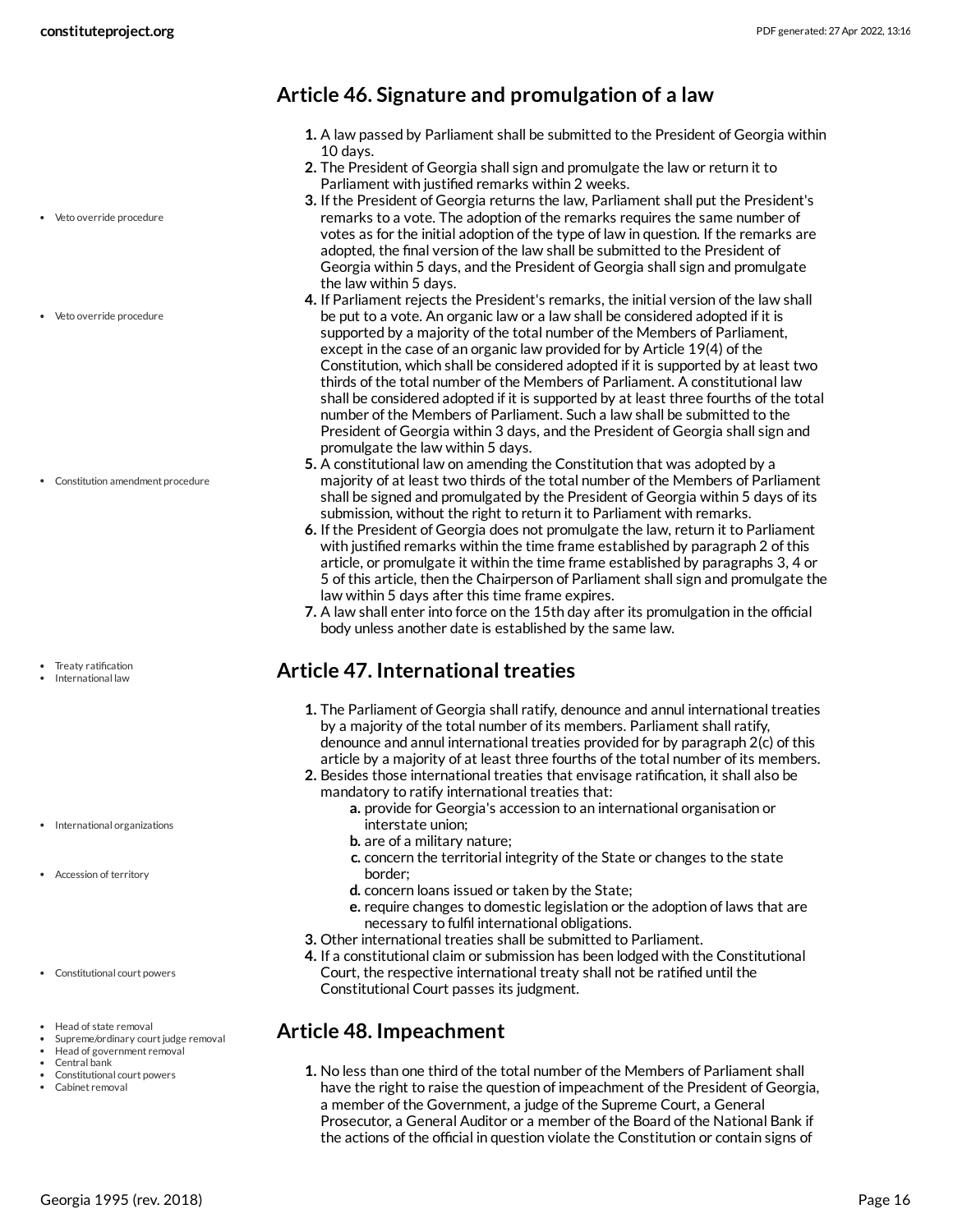- **1.** crime. Such cases shall be transferred to the Constitutional Court, which shall consider the case and submit its conclusion to Parliament within 1 month.
- **2.** If the Constitutional Court's conclusion confirms a violation of the Constitution or signs of crime by the official in question, Parliament shall discuss and vote on the impeachment of the official within 2 weeks from the submission of the conclusion.
- **3.** The President of Georgia shall be considered impeached if this decision is supported by at least two thirds of the total number of the Members of Parliament. A member of the Government, a judge of the Supreme Court, a General Prosecutor, a General Auditor or a member of the Board of the National Bank shall be considered impeached if this decision is supported by a majority of the total number of the Members of Parliament.
- **4.** If Parliament does not decide on impeachment within the time frame established by paragraph 2 of this article, initiating an impeachment procedure on the same grounds shall be inadmissible.
- **5.** Officials listed in this article, except members of the Government, shall only be removed from office by means of impeachment.
- **6.** The procedure of the impeachment of the President of Georgia shall be inadmissible during a state of emergency or martial law.

# <span id="page-16-0"></span>**Chapter Four. President of Georgia**

# <span id="page-16-1"></span>**Article 49. Status of the President of Georgia**

- **1.** The President of Georgia is the Head of the state of Georgia and is the guarantor of the country's unity and national independence.
- **2.** The President of Georgia is the Supreme Commander-in-Chief of the Defence Forces of Georgia.
- **3.** The President of Georgia shall represent Georgia in foreign relations.

# <span id="page-16-2"></span>**Article 50. Procedures for electing the President of Georgia**

- **1.** The President of Georgia shall be elected for a term of 5 years by the Electoral College, without debates and by open ballot. The same person may be elected President of Georgia only twice.
- **2.** Any citizen of Georgia having the electoral right, who has attained the age of 40 and who has lived in Georgia for at least 15 years, may be elected President of Georgia.
- **3.** The Electoral College shall consist of 300 members, and shall include all members of the Parliament of Georgia and of the supreme representative bodies of the Autonomous Republics of Abkhazia and Ajara. Other members of the Electoral College shall be nominated by the respective political parties from among the representative bodies of local self-governments on the basis of quotas defined by the Central Election Commission of Georgia in accordance with the organic law. The quotas are defined in compliance with the principle of proportional geographical representation and in accordance with the results of the elections of local self-governments held under the proportional system. The composition of the Electoral College shall be approved by the Central Election Commission of Georgia.
- **4.** The election of the President of Georgia shall be held in the House of Parliament. No less than 30 members of the Electoral College shall have the right to nominate a candidate for the President of Georgia. One member of the Electoral College may support the nomination of only one candidate. One member of the Electoral College shall have the right to vote for only one candidate. In the first round of elections, a candidate who receives at least two thirds of the votes of the total number of the members of the Electoral College shall be considered elected. If the President of Georgia is not elected in the first round, the second round shall be held between the two candidates who received the most votes in the first round. The candidate who receives the most votes in the second round shall be considered elected. The first or the second round of the elections shall be considered valid if more than half of the total number of the members of the Electoral College have participated. If the elections fail, or if the Electoral College

• Emergency provisions

- Name/structure of executive(s)
- Designation of commander in chief
- Foreign affairs representative
- Head of state selection
- Head of state term limits Head of state term length
- 
- Minimum age of head of state
- Eligibility for head of state
- Electoral commission
- Subsidiary unit government Municipal government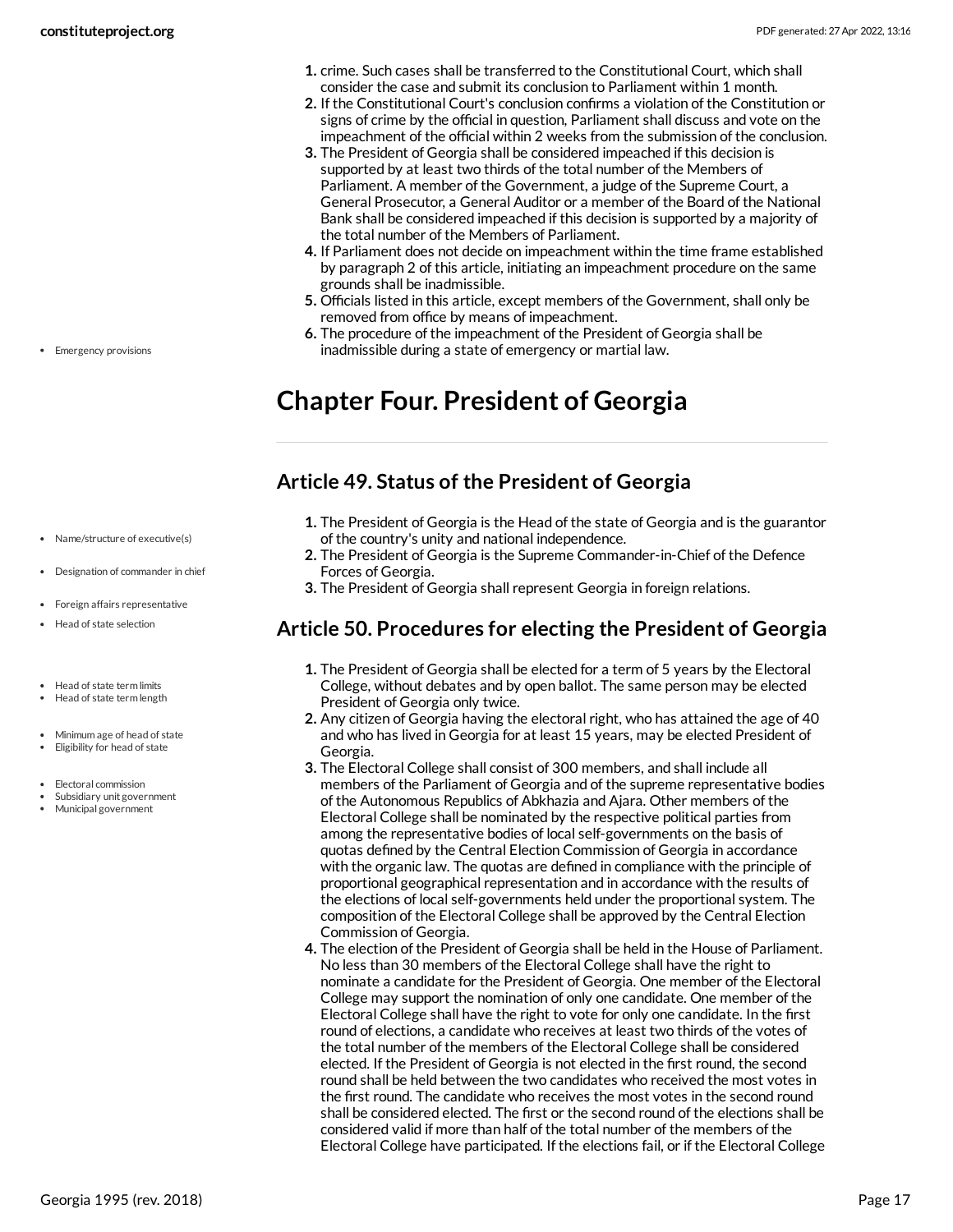• Emergency provisions

- Oaths to abide by constitution
- God or other deities

- Head of state immunity
- Head of state replacement
- Head of state powers
- International law
- International organizations
- Treaty ratification
- Foreign affairs representative

- Electoral commission
- Establishment of judicial council
- **4.** does not elect the President of Georgia, a re-run of the election of the President of Georgia shall be held within 30 days.
- **5.** Presidential elections shall be held in October of the calendar year in which the term of office of the President of Georgia expires. In the case of the early termination of the term of office of the President of Georgia, the presidential elections shall be held within 45 days from the termination of the term of office. If the election date coincides with a state of emergency or martial law, the presidential elections shall be held within 45 days after this state has been revoked. If the date of the election of the President of Georgia falls within the same month as the parliamentary elections, or the month preceding the month of the parliamentary elections, the presidential elections shall be held within 45 days from the first meeting of the newly elected Parliament.
- **6.** The election of the President of Georgia shall be appointed by Parliament, except for a re-run of election, which shall be appointed by the Chairperson of Parliament.
- **7.** The procedures and conditions for the election of the President of Georgia shall be determined by the organic law.

# <span id="page-17-0"></span>**Article 51. Oath, termination of the term of office, immunity, conflicts of interest and succession of the President of Georgia**

**1.** Prior to assuming office, on the third Sunday after the election day, the newly elected President of Georgia shall address the people and take the following oath of office:

'I, the President of Georgia, do solemnly affirm before God and the nation that I will support and defend the Constitution of Georgia, the independence, unity and indivisibility of the country; that I will faithfully perform the duties of the President, will care for the security and welfare of the citizens of my country and for the revival and might of my nation and homeland.'

- **2.** The term of office of the President of Georgia shall terminate and the term of office of the newly elected President of Georgia shall commence once the oath is taken by the newly elected President of Georgia.
- **3.** The President of Georgia shall enjoy immunity. No one shall have the right to detain or bring criminal proceedings against the President of Georgia while in office.
- **4.** The President of Georgia shall not have the right to hold any other office, to be engaged in entrepreneurial activities, or to receive a salary or other permanent remuneration for any other activity. The President of Georgia shall not be a member of a political party.
- **5.** In the case of the inability of the President of Georgia to exercise powers, or in the case of the early termination of the President's term of office, the Chairperson of Parliament shall perform the duties of the President of Georgia.

# <span id="page-17-1"></span>**Article 52. Powers of the President of Georgia**

- **1.** The President of Georgia shall:
	- **a.** with the consent of the Government, exercise representative powers in foreign relations, negotiate with other states and international organisations, conclude international treaties, and accept the accreditation of ambassadors and other diplomatic representatives of other states and international organisations; upon nomination by the Government, appoint and dismiss ambassadors and other heads of diplomatic missions of Georgia;
	- **b.** conclude a constitutional agreement with the Apostolic Autocephalous Orthodox Church of Georgia on behalf of the state of Georgia;
	- **c.** call the elections of Parliament and local self-government bodies in accordance with the Constitution and the procedures established by the organic law;
	- **d.** upon nomination by the Government, appoint and dismiss Chief of Defence Forces of Georgia; appoint one member of the High Council of Justice; participate in the appointment of the Chairperson and members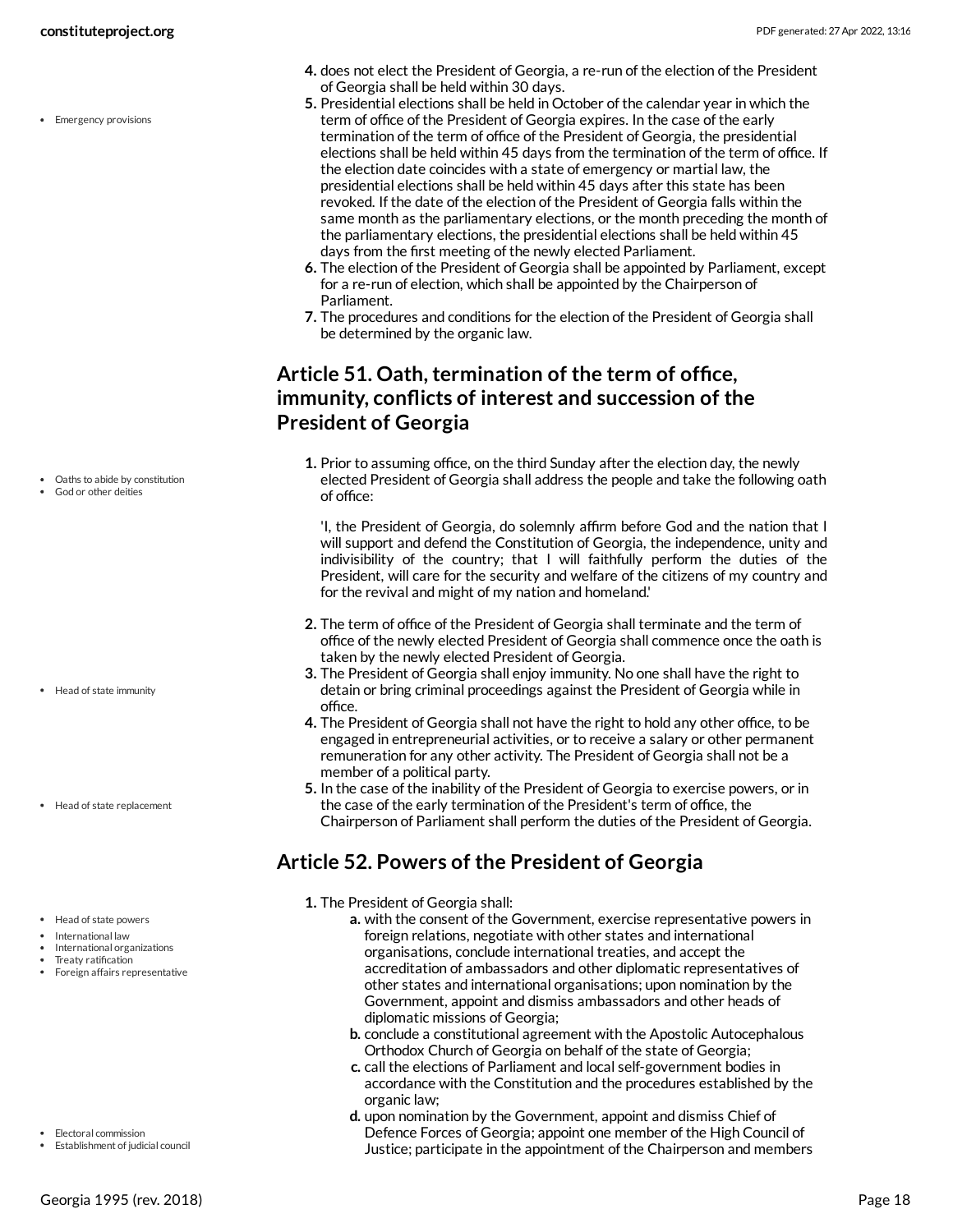- **1. d.** of the Central Election Commission of Georgia in cases defined by the organic law and in accordance with the established procedure; upon nomination by the Government, submit to Parliament candidates for the membership of the national regulatory bodies;
	- **e.** decide on citizenship issues in accordance with the procedures established by the organic law;
	- **f.** pardon convicts;
	- **g.** in accordance with the procedures established by law, grant state awards and rewards; highest military ranks, special ranks and honorary titles; and highest diplomatic ranks;
	- **h.** be entitled, upon recommendation by the Government and with the consent of Parliament, to suspend the activity of a representative body of a territorial unit, or to dissolve such a body, if its activities threaten the sovereignty or territorial integrity of the country, or the exercise of constitutional powers by state bodies;
	- **i.** exercise other powers determined by the Constitution.
- **2.** The President of Georgia shall have the right to call a referendum on issues defined in the Constitution and law, at the request of the Parliament of Georgia, the Government of Georgia or no less than 200 000 voters, within 30 days after such a request is received. A referendum shall not be held in order to adopt or repeal a law, to grant amnesty or pardon, to ratify or denounce international treaties, or to decide issues that envisage the restriction of fundamental constitutional human rights. Issues related to calling and holding referendums shall be defined by the organic law.
- **3.** The President of Georgia shall have the right to address the people. The President shall annually submit a report on crucial state-related issues to Parliament.

# <span id="page-18-0"></span>**Article 53. Countersignature**

- **1.** A legal act of the President of Georgia shall require the countersignature of the Prime Minister. A legal act that requires countersignature shall be promulgated and shall entail legal consequences only after it has been countersigned. Political responsibility for countersigned legal acts lies with the Government.
- **2.** A countersignature shall not be required for legal acts of the President of Georgia related to:
	- **a.** calling parliamentary elections, dissolving Parliament, or convening sessions or sittings of Parliament;
	- **b.** concluding constitutional agreements;
	- **c.** signing and promulgating laws, or returning laws to Parliament with remarks;
	- **d.** appointing the Prime Minister; appointing a member of the High Council of Justice; appointing the Chairperson or a member of the Central Election Commission; nominating a member of the Board of the National Bank or appointing the President of the National Bank; or appointing a judge to the Constitutional Court;
	- **e.** granting state awards and rewards, and honorary titles;
	- **f.** deciding on citizenship issues;
	- **g.** pardoning convicts;
	- **h.** applications to the Constitutional Court or a court;
	- **i.** organising the exercise of powers of the President of Georgia.

# <span id="page-18-1"></span>**Chapter Five. Government of Georgia**

### <span id="page-18-2"></span>**Article 54. Government**

- **1.** The Government of Georgia is the supreme body of executive power that implements the domestic and foreign policies of the country.
- **2.** The Government shall be accountable and responsible to the Parliament of Georgia.
- **3.** The Government shall consist of a Prime Minister and ministers.

International law

• Power to pardon

- Referenda
- Legislative oversight of the executive
- Head of government powers
- Dismissal of the legislature
- Central bank
- Electoral commission
- Constitutional court selection Establishment of judicial council
- Head of government selection

Establishment of cabinet/ministers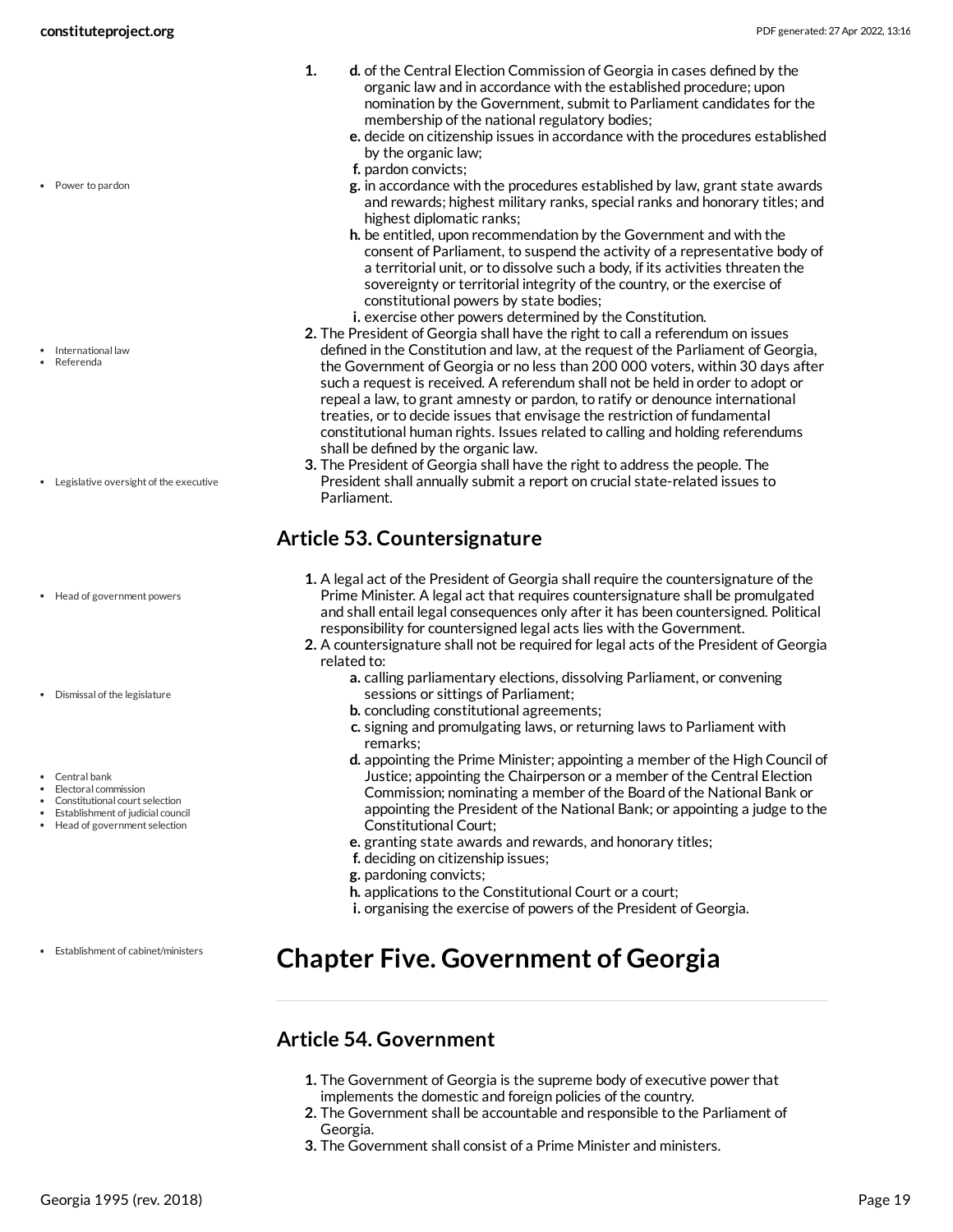- **4.** A Ministry shall be established to ensure the administration of state policy and governance in the field of activity of the Government; a Ministry is led by a Minister.
- **5.** One or several State Ministers may be represented in the Government. The office of a State Minister may be introduced by law in order to fulfil state objectives of particular importance.
- **6.** A member of the Government shall not have the right to hold any other office except in a [political] party, to be engaged in entrepreneurial activities, or to receive remuneration for any other activity, except for academic and pedagogical activities.
- **7.** In order to ensure the representation of the Government in administrativeterritorial units, the Government shall be authorised to designate a state representative-governor. The powers of a state representative-governor shall be determined by law.
- **8.** The structure and the procedure for the activity of the Government shall be determined by a law, the draft of which shall be submitted to Parliament by the Government.

# <span id="page-19-0"></span>**Article 55. Prime Minister of Georgia**

- **1.** The Prime Minister of Georgia is the head of the Government.
- **2.** The Prime Minister shall define the main directions of Government activities, organise Government activities, coordinate and control the activities of ministers, and sign legal acts of the Government.
- **3.** The Prime Minister shall represent Georgia in foreign relations and conclude international treaties on behalf of Georgia.
- **4.** The Prime Minister shall appoint and dismiss ministers. He/she shall be authorised to assign the duties of the first Vice Prime Minister to one of the ministers and to assign the duties of the Vice Prime Minister to one or more ministers.
- **5.** The Prime Minister shall be accountable for the activities of the Government before Parliament. He/she shall submit an annual report on the implementation of the Government Programme to Parliament, and shall also report on the implementation of particular parts of the Government Programme at the request of Parliament.

# <span id="page-19-1"></span>**Article 56. Vote of confidence**

- **1.** Upon the recognition of the full powers of the newly elected Parliament, the Government shall relinquish its authority to Parliament and continue to perform its duties until a new Prime Minister is appointed. In case of the resignation of the Prime Minister, the authority of the Prime Minister is terminated upon his/her resignation. In case of the resignation of the Prime Minister or the termination of his/her authority otherwise, the Government shall continue to act until a new Prime Minister is appointed.
- **2.** Within 2 weeks after the Government relinquishes its authority, as well as after the resignation of the Prime Minister or the termination of his/her authority otherwise, Parliament shall hold a vote of confidence in the Government proposed by a candidate for the office of Prime Minister nominated by the political party that secured the best results in the parliamentary elections. A Government programme shall be presented to Parliament together with the composition of the Government. A majority of the total number of the Members of Parliament is required to pass a vote of confidence.
- **3.** If Parliament's vote of confidence in the Government is not passed within the established time frame, the President of Georgia shall dissolve Parliament no earlier than 2 weeks and no later than 3 weeks after the respective time frame has expired, and shall call extraordinary elections of Parliament.
- **4.** The President of Georgia shall not dissolve Parliament and shall not call extraordinary elections of Parliament if, within 2 weeks from the expiry of the time frame set forth in paragraph 2 of this article, Parliament passes by a majority of the total number of its members a vote of confidence in the Government proposed by a candidate for the office of Prime Minister nominated by more than one third of the total number of the Members of Parliament.
- **5.** Within 2 days of a vote of confidence in the Government, the President of Georgia shall appoint a Prime Minister. The Prime Minister shall then appoint
- Eligibility for cabinet
- Head of government's role in the legislature

- Name/structure of executive(s)
- Treaty ratification
- Foreign affairs representative
- International law Cabinet removal
- Cabinet selection
- Legislative oversight of the executive
- Dismissal of the legislature
- Head of government replacement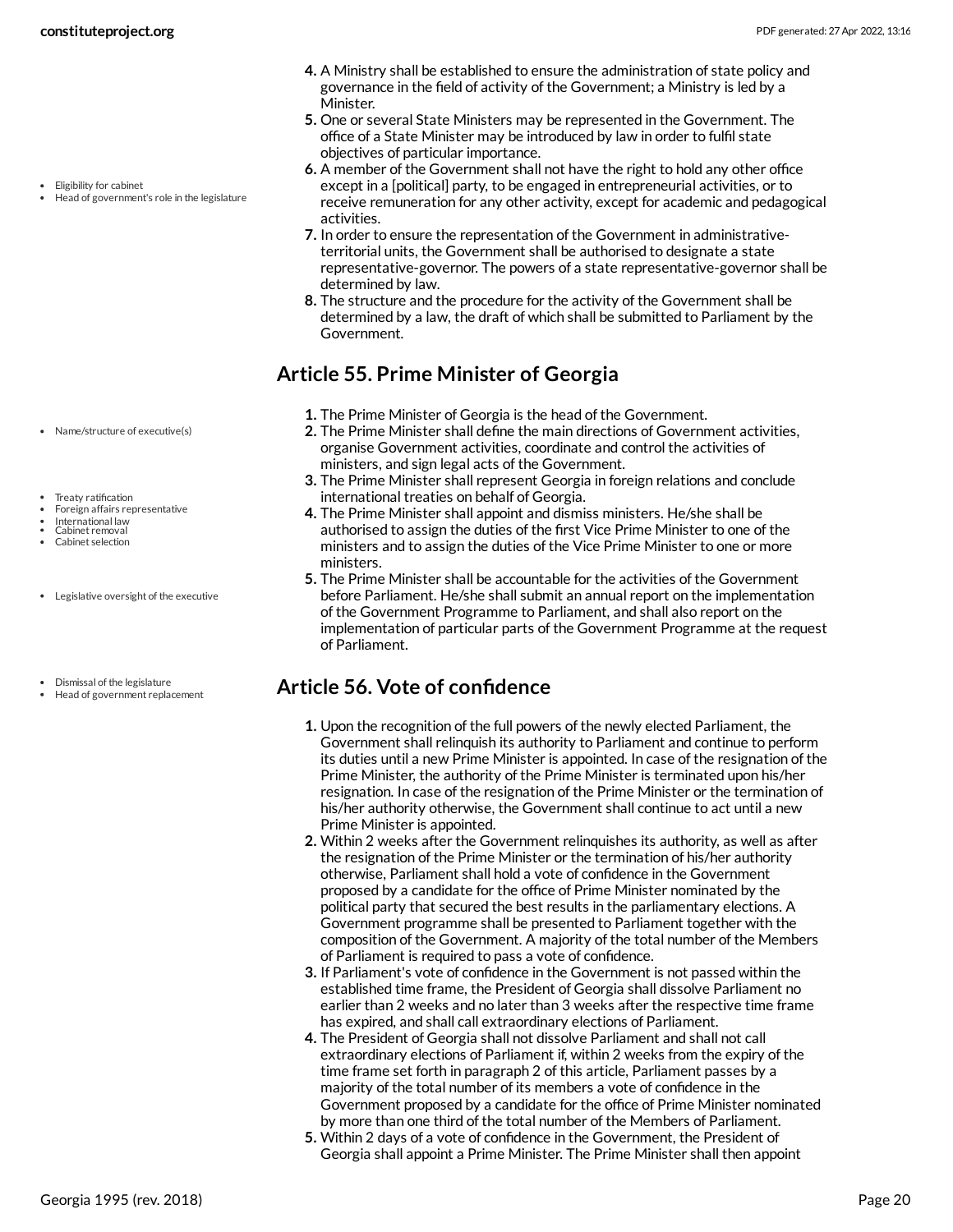- Head of government removal
- Head of government replacement
- Cabinet removal

- Limits on removing head of government
- Dismissal of the legislature
- Cabinet removal

**5.** ministers within 2 days of his/her appointment. If the President does not appoint the Prime Minister within the established time frame, the Prime Minister shall be considered appointed.

# <span id="page-20-0"></span>**Article 57. Vote of no confidence**

- **1.** Parliament shall be entitled to hold a vote of no confidence in the Government.
- **2.** A vote of no confidence in the Government shall be held if the motion is proposed by more than one third of the total number of the Members of Parliament. Together with a no confidence motion, the initiators shall nominate a candidate for the office of Prime Minister, and the candidate for the office of Prime Minister shall propose a new composition of the government to Parliament. A Government programme shall be presented to Parliament together with the composition of the Government.
- **3.** If Parliament passes a vote of confidence in a new Government by a majority of the total number of its members no earlier than 7 days and no later than 14 days after proposing the motion, a vote of no confidence shall be considered passed. Within 2 days after a vote of confidence in the new Government has been passed, the President of Georgia shall appoint a Prime Minister. The Prime Minister shall then appoint ministers within 2 days of his/her appointment. If the President of Georgia does not appoint the Prime Minister within the established time frame, the Prime Minister shall be considered appointed. The authority of the Government shall be terminated once a new Prime Minister is appointed.
- **4.** If Parliament does not pass a vote of no confidence in the Government, it shall be inadmissible for the same Members of Parliament to propose a vote of no confidence within the next 6 months.

### <span id="page-20-1"></span>**Article 58. Vote of confidence on the initiative of the Prime Minister**

- **1.** The Prime Minister shall have the right to present to Parliament an issue of confidence in the Government.
- **2.** An issue of confidence shall be put to vote no earlier than the 7th day and no later than the 14th day after it has been presented. If the Government fails to achieve a vote of confidence from Parliament, the President of Georgia shall, no earlier than the 8th day and no later than the 14th day after the vote, dissolve Parliament and call extraordinary parliamentary elections.
- **3.** The President of Georgia shall not dissolve Parliament if, within 7 days after voting against a vote of confidence in the Government, Parliament passes by a majority of the total number of its members a vote of confidence in the Government proposed by a candidate for the office of Prime Minister nominated by more than one third of the total number of the Members of Parliament. A Government programme shall be presented to Parliament together with the composition of the Government. Within 2 days of the vote of confidence in the new Government, the President of Georgia shall appoint the Prime Minister. The Prime Minister shall then appoint ministers within 2 days of his/her appointment. If the President of Georgia does not appoint the Prime Minister within the established time frame, the Prime Minister shall be considered appointed. The authority of the Government shall be terminated once a new Prime Minister is appointed.

# <span id="page-20-2"></span>**Chapter Six. Judiciary and Prosecutor's Office**

- Structure of the courts
- Establishment of constitutional court
- Judicial independence

# <span id="page-20-3"></span>**Article 59. Judiciary**

- **1.** Judicial power shall be independent and exercised by the Constitutional Court of Georgia and the common courts of Georgia.
- **2.** The Constitutional Court of Georgia is a judicial body of constitutional control. The procedure for its creation and activity shall be determined by the organic law.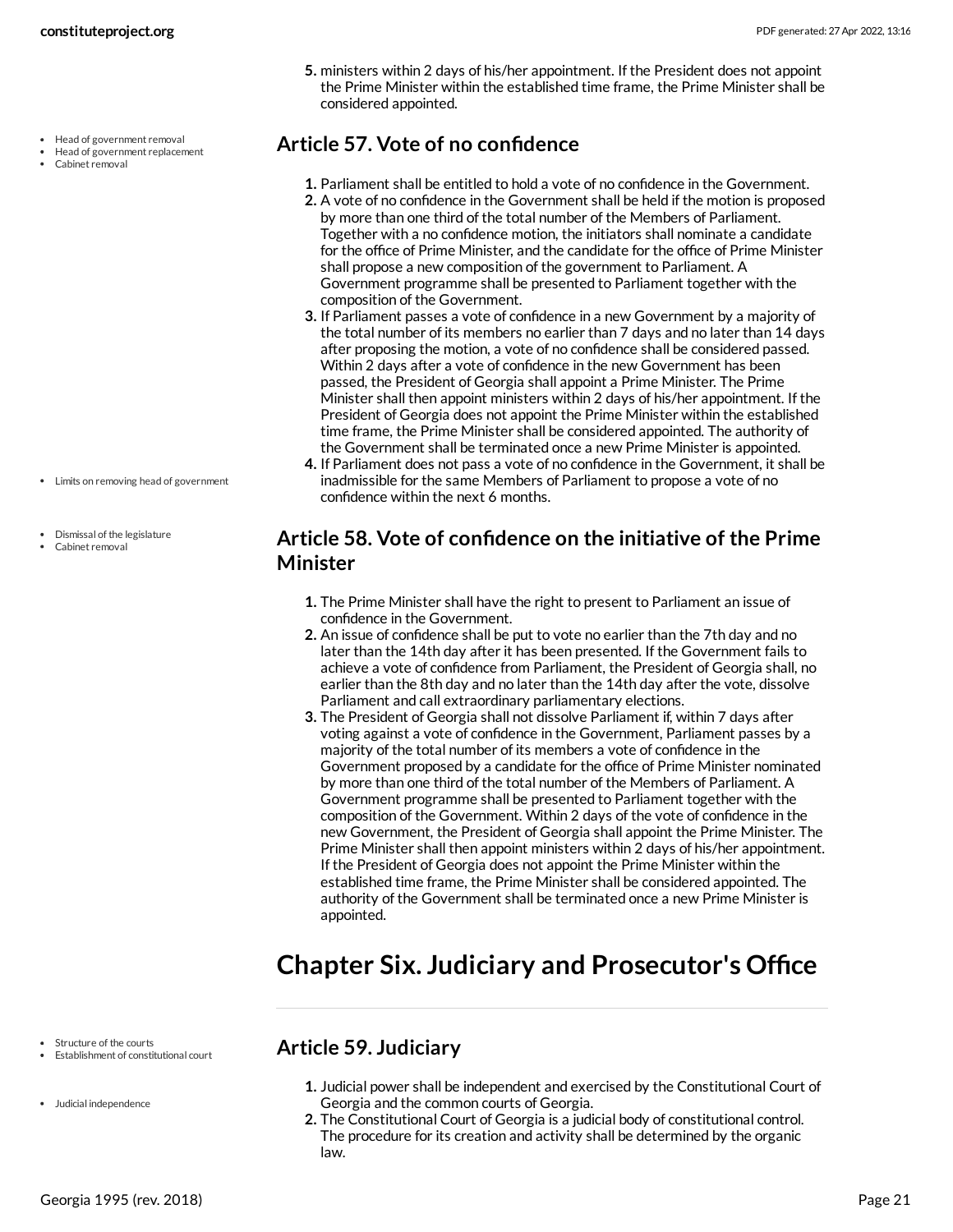- Jury trials required
- Establishment of military courts
- Establishment of constitutional court
- Constitutional court term length
- Min age of const court judges
- Eligibility for const court judges Constitutional court selection

- 
- Constitutional court powers Constitutional interpretation
- Constitutionality of legislation

Central bank

Establishment of judicial council

• International law

Referenda

Constitutionality of legislation

**3.** Justice shall be administered by common courts. Specialised courts may be created only within the system of common courts. A military court may be created during martial law and only within the system of common courts. The creation of extraordinary courts shall be inadmissible. In common courts, cases shall be heard by juries in cases defined by law and in accordance with the established procedure. The system of common courts, their authority and procedure for activity shall be determined by the organic law.

### <span id="page-21-0"></span>**Article 60. Constitutional Court of Georgia**

- **1.** The Constitutional Court of Georgia shall exercise judicial power through constitutional legal proceedings.
- **2.** The Constitutional Court shall consist of nine judges appointed for a term of 10 years, out of which three judges shall be appointed by the President of Georgia, three judges shall be elected by Parliament by a majority of at least three fifths of the total number of its members, and three judges shall be appointed by the Supreme Court. A judge of the Constitutional Court shall be a citizen of Georgia who has attained the age of 35, has obtained a higher legal education, has at least 10 years of specialised professional experience and a distinguished professional qualification. A judge of the Constitutional Court shall not have previously held this office.
- **3.** The Constitutional Court shall elect a chairperson from among its members for a term of 5 years. A person who has already held the position of chairperson of the Constitutional Court shall not be re-elected.
- **4.** The Constitutional Court of Georgia shall in accordance with the procedures established by the organic law:
	- **a.** review the constitutionality of a normative act with respect to the fundamental human rights enshrined in Chapter Two of the Constitution on the basis of a claim submitted by a natural person, a legal person or the Public Defender;
	- **b.** make decisions on the constitutionality of a normative act on the basis of a claim submitted by the President of Georgia, by at least one fifth of the Members of Parliament, or by the Government;
	- **c.** on the basis of a submission by a common court, review the constitutionality of a normative act to be applied by the common court when hearing a particular case, and which may contravene the Constitution according to a reasonable assumption of the court;
	- **d.** review disputes about the competences of a respective body on the basis of a claim submitted by the President of Georgia, Parliament, the Government, the High Council of Justice, the General Prosecutor, the Board of National Bank, the General Auditor, the Public Defender or the supreme representative or executive body of an autonomous republic;
	- **e.** review the constitutionality of international treaties on the basis of a claim submitted by the President of Georgia, the Government, or by at least one fifth of the Members of Parliament;
	- **f.** review the constitutionality of activities of a political party, or of the termination of powers of a member of the representative body elected upon nomination by this political party, on the basis of a claim submitted by the President of Georgia, the Government, or by at least one fifth of the Members of Parliament;
	- **g.** review the constitutionality of Parliament's decision to acknowledge or prematurely terminate the powers of a Member of Parliament, on the basis of a claim submitted by at least one fifth of the Members of Parliament or the respective individual;
	- **h.** review disputes related to norms regulating referendums or elections, and the constitutionality of referendums and elections held or to be held based on these norms, on the basis of a claim submitted by the President of Georgia, by at least one fifth of the Members of Parliament, or by the Public Defender;
	- **i.** review the constitutionality of a normative act with respect to Chapter Nine of the Constitution on the basis of a claim submitted by the representative body of a local self-government;
	- **j.** exercise other powers determined by the Constitution.
- **5.** A judgment of the Constitutional Court shall be final. An act or a part thereof that has been recognised as unconstitutional shall cease to have legal effect as soon as the respective judgment of the Constitutional Court is made public, unless the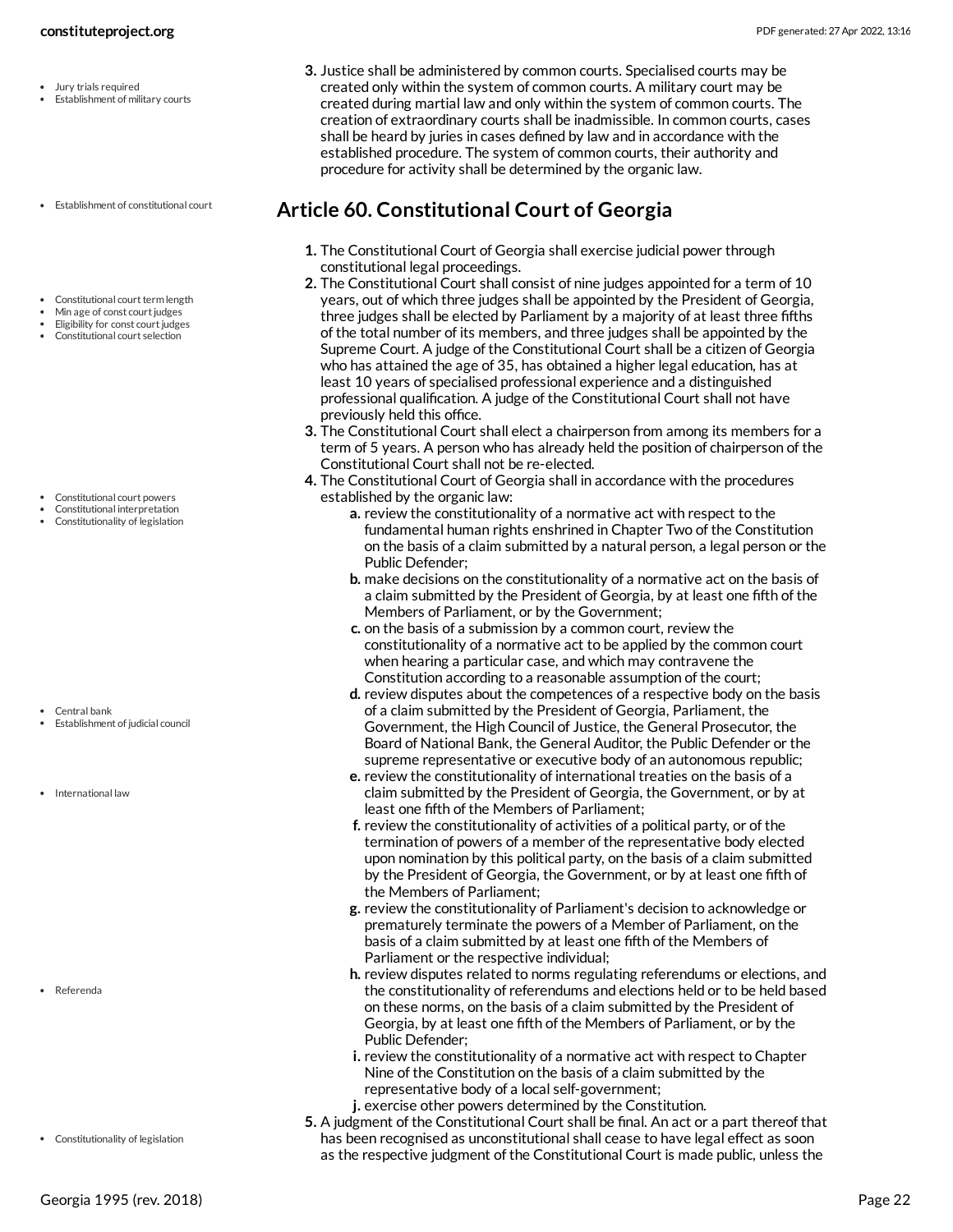- Constitutional court removal
- Structure of the courts
- Supreme court term length Establishment of judicial council
- Supreme court term limits
- Mandatory retirement age for judges
- Number of supreme court judges
- Supreme court selection
- Supreme court selection

- Right to public trial
- Trial in native language of accused

Establishment of judicial council

• Supreme/ordinary court judge removal

- **5.** relevant judgment envisages a later time frame for invalidating the act or a part thereof.
- **6.** A legal norm regulating elections shall not be recognised as unconstitutional by the Constitutional Court within the respective election year, unless this norm has been adopted within 15 months before the month of the respective elections.
- **7.** The appointment of judges of the Constitutional Court and the termination of their terms of office, as well as the constitutional legal proceedings and other issues related to the activities of the Constitutional Court, shall be determined by the organic law.

### <span id="page-22-0"></span>**Article 61. Supreme Court of Georgia**

- **1.** The Supreme Court of Georgia shall be the Court of Cassation.
- **2.** The Supreme Court shall consist of at least 28 judges. Upon nomination by the High Council of Justice, the judges of the Supreme Court shall be elected for life, until they reach the age established by the organic law, by a majority of the total number of the Members of Parliament.
- **3.** Upon nomination by the High Council of Justice, Parliament shall elect a Chairperson of the Supreme Court from among the members of the Supreme Court for a term of 10 years by a majority of the total number of the Members of Parliament. A person who has already held the position of chairperson of the Supreme Court shall not be re-elected.

# <span id="page-22-1"></span>**Article 62. Judicial proceedings**

- **1.** A court shall award a judgment on behalf of Georgia. Judicial acts shall be binding. Failure to comply with a court judgment or interference with the execution of a court judgment shall be punishable by law.
- **2.** Court judgments may be annulled, changed or suspended only by court, in accordance with the procedures established by law. Other procedures for releasing from a sentence and commuting the unserved part of a sentence shall be determined by law.
- **3.** Court hearings shall be open. Closed hearings shall be permitted only in cases provided for by law. A court judgment shall be declared publicly.
- **4.** Legal proceedings shall be conducted in the official language. An individual who does not have a command of the official language shall be provided with an interpreter.
- **5.** Legal proceedings shall be conducted on the basis of equality of arms and the adversarial process.

# <span id="page-22-2"></span>**Article 63. Judge**

- **1.** A judge shall be independent in his/her activity and shall only comply with the Constitution and law. Any pressure upon a judge or any interference in his/her activity in order to influence his/her decision-making shall be prohibited and punishable by law. No one shall have the right to demand an account concerning a particular case from a judge. All acts restricting the independence of a judge shall be null and void.
- **2.** A judge shall enjoy immunity. Criminal proceedings against a judge, his/her arrest or detention, and searches of his/her place of residence, place of work, vehicle or person shall be permitted only with the consent of the High Council of Justice and, in the case of a judge of the Constitutional Court, with the consent of the Constitutional Court. An exception may be made if a judge is caught at the crime scene, in which case the High Council of Justice or the Constitutional Court, respectively, shall be notified immediately. Unless the High Council of Justice or the Constitutional Court, respectively, consents to the detention, the detained judge shall be released immediately.
- **3.** The State shall ensure the security of a judge and his/her family.
- **4.** The office of a judge shall be incompatible with any other office and remunerative activities, except for academic and pedagogical activities. A judge shall not be a member of a political party or participate in a political activity.
- **5.** A judge of the common courts may be removed from consideration of a case, dismissed or moved to another position only in cases defined by the organic law. The irremovability of a judge shall be guaranteed by the organic law. The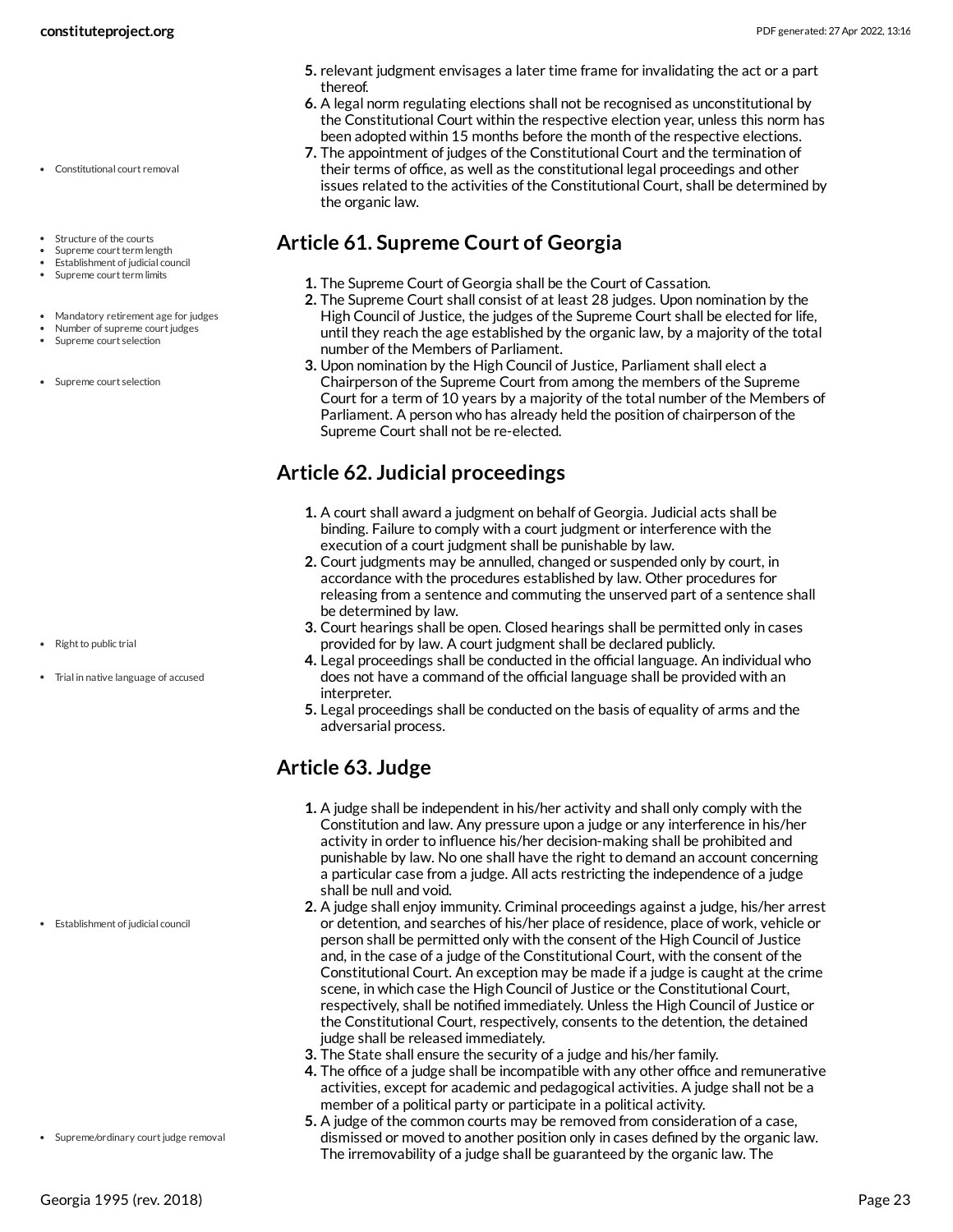- Ordinary court term length
- Establishment of judicial council
- Ordinary court selection
- Mandatory retirement age for judges
- Minimum age of ordinary court judges • Eligibility for ordinary court judges
- 
- Establishment of judicial council

Attorney general

- **5.** reorganisation or liquidation of the court shall not be the basis for dismissing a judge appointed for life.
- **6.** A judge of the common courts shall be a citizen of Georgia who has attained the age of 30, has a relevant higher legal education and at least 5 years of specialised professional experience. Additional qualification requirements for judges of the common courts shall be defined by the organic law. Judges of the common courts shall be appointed for life until they reach the age established by the organic law. Judges of the common courts shall be selected based on their conscientiousness and competence. The decision to appoint a judge shall be made by a majority of at least two thirds of the total number of the members of the High Council of Justice. The procedures for appointing and dismissing judges shall be determined by the organic law.

### <span id="page-23-0"></span>**Article 64. High Council of Justice**

- **1.** The High Council of Justice of Georgia a body of the common courts system shall be established to ensure the independence and efficiency of the common courts, to appoint and dismiss judges and to perform other tasks.
- **2.** The High Council of Justice shall consist of 14 members appointed for a term of 4 years, and the Chairperson of the Supreme Court. More than half of the members of the High Council of Justice shall be members elected from among the judges by the self-governing body of judges of the common courts. In addition to the members elected by the self-governing body of judges of the common courts, and the Chairperson of the Supreme Court, the High Council of Justice shall have one member appointed by the President of Georgia and members elected by a majority of at least three fifths of the total number of the Members of Parliament. The Chairperson of the High Council of Justice shall be elected for 4 years, but not more than the term defined by his/her term of office as a member of the High Council of Justice. The Chairperson of the High Council of Justice shall be elected by the High Council of Justice from among its judge members in accordance with the procedures established by the organic law. The Secretary of the High Council of Justice shall be elected for 4 years by the selfgoverning body of judges of the common courts from among the members of the High Council of Justice that have been elected by the self-governing body of judges of the common courts.
- **3.** The High Council of Justice shall be accountable to the self-governing body of judges of the common courts. The procedure for accountability shall be determined by the organic law.
- **4.** The competences of the High Council of Justice and the procedures for its establishment and activity shall be determined by the organic law.

# <span id="page-23-1"></span>**Article 65. Prosecutor's Office**

- **1.** The Prosecutor's Office of Georgia shall be independent in its activity and shall only comply with the Constitution and law.
- **2.** The Prosecutor's Office shall be led by the General Prosecutor, who is elected for a term of 6 years upon nomination by the Prosecutors' Council by a majority of the total number of the Members of Parliament, in accordance with the procedures established by the organic law.
- **3.** The Prosecutors' Council shall be established to ensure the independence, transparency and efficiency of the Prosecutor's Office. The Council shall consist of 15 members elected in accordance with the procedures established by the organic law. The Chairperson of the Prosecutors' Council shall be elected by Council members for a term of 2 years.
- **4.** The Prosecutor's Office shall submit a report on its activities to Parliament on an annual basis.
- **5.** The competences, structure and procedure for the activity of the Prosecutor's Office shall be determined by the organic law.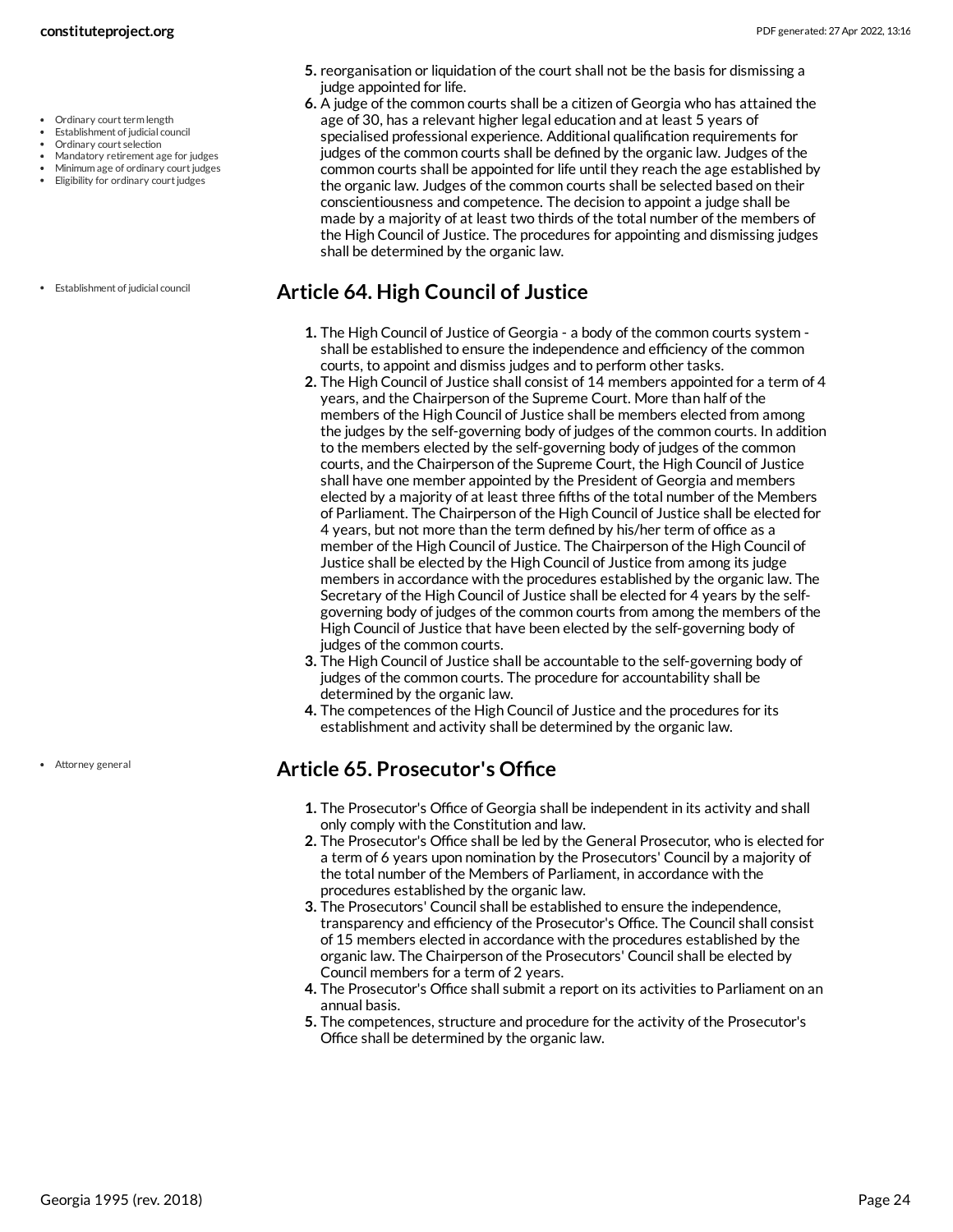# <span id="page-24-0"></span>**Chapter Seven. Public Finances and Control**

• Budget bills

Legislative committees

#### <span id="page-24-1"></span>**Article 66. State Budget**

- **1.** The Parliament of Georgia shall annually adopt the Law on the State Budget by a majority of the total number of its members.
- **2.** Only the Government of Georgia shall have the right to present a draft State Budget to Parliament after the Basic Data and Directions have been examined with the committees of Parliament. The Government shall submit to Parliament a draft State Budget for the following year no later than 3 months before the end of a budget year. Together with a draft State Budget, the Government shall submit a progress report on the execution of the State Budget for the current year. The Government shall submit a report on the execution of the previous year's State Budget to Parliament for approval no later than 5 months after the end of the budget year.
- **3.** Amending a draft law on the State Budget shall be inadmissible without the consent of the Government. The Government may request that Parliament meets additional state expenses if it indicates the sources used to cover those expenses.
- **4.** Parliament may adopt a law on increasing the expenditures or on reducing the revenues of a State Budget, or on introducing new financial obligations for the State for the current budget year, only with the consent of the Government. Laws related to the following budget year may be adopted with the consent of the Government or within the scope of the document on Basic Data and Directions of the country submitted by the Government to Parliament.
- **5.** If Parliament does not adopt a State Budget by the beginning of a new budget year, expenses shall be covered in accordance with the procedures established by law, based on the State Budget of the previous year.
- **6.** A reduction of the funds allocated for Parliament in the State Budget, as compared to the amount budgeted for the previous year, shall be possible only with the prior consent of Parliament. Parliament shall decide independently how to distribute the funds allocated for Parliament in the State Budget.
- **7.** The Law on the State Budget shall be signed and promulgated by the President of Georgia in accordance with Article 46 of the Constitution. The remarks of the President on the Law on the State Budget may be accepted by Parliament only with the consent of the Government.
- **8.** The procedures for drafting and adopting a State Budget shall be determined by law.

### <span id="page-24-2"></span>**Article 67. Taxes and fees, economic policy**

- **1.** The payment of taxes and fees shall be mandatory in the amount and in accordance with the procedures established by law. Only the law shall determine the structure and the procedures for introducing taxes and fees, as well as their rates and the scope of those rates. Tax exemptions shall only be permitted by law. Tax controls shall be exercised only by the tax authorities defined by law.
- **2.** The fundamental principles of economic policy for ensuring long-term and stable economic growth shall be defined by the organic law. In cases of special necessity, the breaching of and deviation from the limits set by macroeconomic parameters, as well as measures to be taken to return to those parameters, shall be determined by the organic law.

### <span id="page-24-3"></span>**Article 68. National Bank**

**1.** The National Bank of Georgia shall conduct monetary policy to ensure price stability and maintain the stable operation of the financial sector. The National Bank shall be the bank of banks, the banker and the fiscal agent of the Government.

Duty to pay taxes

Central bank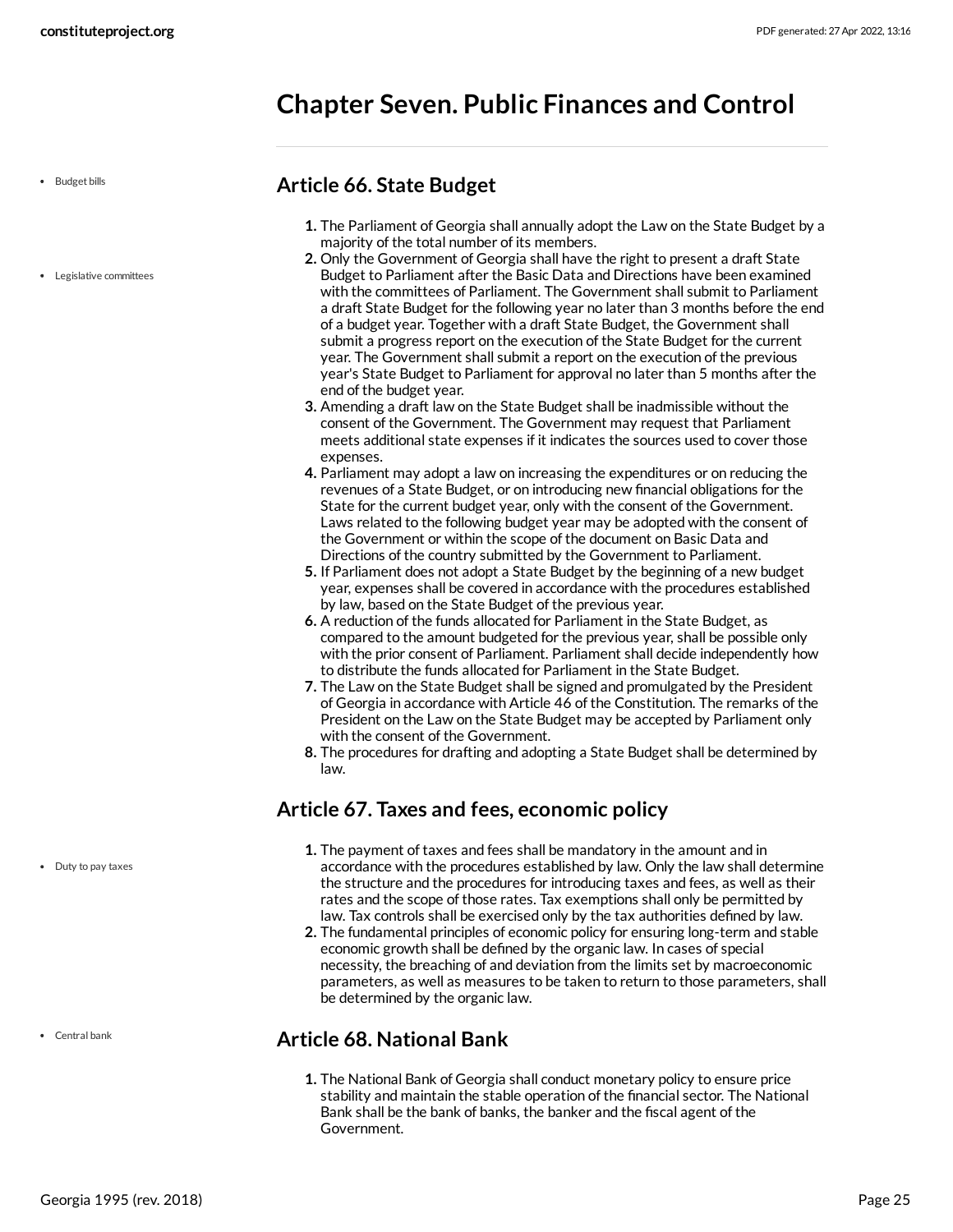- **2.** The Board of the National Bank is the supreme body of the National Bank of Georgia. Members of the Board of the National Bank shall be elected by a majority of the total number of the Members of Parliament for a term of 7 years upon nomination by the President of Georgia. The President of Georgia shall appoint the President of the National Bank from among the members of the Board of the National Bank and dismiss him/her upon nomination by the Board of the National Bank.
- **3.** The National Bank shall be independent in its activity. Only the administrative and capital expenditure of the National Bank shall be subject to supervision and control provided for by Article 69 of the Constitution. The National Bank shall be accountable to Parliament and shall annually submit an activity report to it.
- **4.** Only the National Bank shall have the right to money emission. The name and unit of currency shall be determined by the organic law.
- **5.** The competences, procedure for the activity and guarantees for the independence of the National Bank, shall be determined by the organic law.

# <span id="page-25-0"></span>**Article 69. State Audit Office**

- **1.** The use and expenditure of budgetary funds and other public resources shall be supervised by the State Audit Office, with the purpose of facilitating the efficiency and accountability of public governance. It shall also be entitled to scrutinise the activities of other state bodies of fiscal and economic control and to submit proposals on improving tax legislation to Parliament.
- **2.** The State Audit Office is led by the General Auditor, who shall be elected by a majority of the total number of the Members of Parliament for a term of 5 years upon nomination by the Chairperson of Parliament.
- **3.** The State Audit Office shall be independent in its activity.
- **4.** The State Audit Office shall be accountable to Parliament. Twice a year, together with the submission of preliminary and full reports on the execution of the State Budget, the State Audit Office shall submit to Parliament its conclusions on the Government report. Once a year, it shall submit to Parliament its own activity report.
- **5.** The State Audit Office shall ensure the control of public funds by Parliament.
- **6.** The competences, structure, procedure for the activity and guarantees for the independence of the State Audit Office shall be determined by the organic law.

# <span id="page-25-1"></span>**Chapter Eight. State Defence and Security**

# <span id="page-25-2"></span>**Article 70. Defence Forces**

- **1.** Defensive war shall be a sovereign right of Georgia.
- **2.** The defence of Georgia shall be every citizen's duty. The procedure for performing military service shall be determined by law.
- **3.** For the defence of state independence, sovereignty and territorial integrity, as well as for the fulfilment of other tasks related to defence and security as provided for by the Constitution and international obligations, Georgia shall have Defence Forces.
- **4.** The types and composition of the Defence Forces shall be defined by law. The quantity of the Defence Forces shall be approved by a majority of the total number of the Members of Parliament upon recommendation by the Government.
- **5.** During martial law, the merging of bodies responsible for state and public security with the Defence Forces shall be permitted by a decree.
- <span id="page-25-3"></span>**6.** The Defence Forces shall act by the orders of the Minister of Defence in accordance with the procedures established by law and, during a state of emergency or martial law, by the orders of the Prime Minister.
- Duty to serve in the military
- International law
- **Emergency provisions**
- Emergency provisions
- Emergency provisions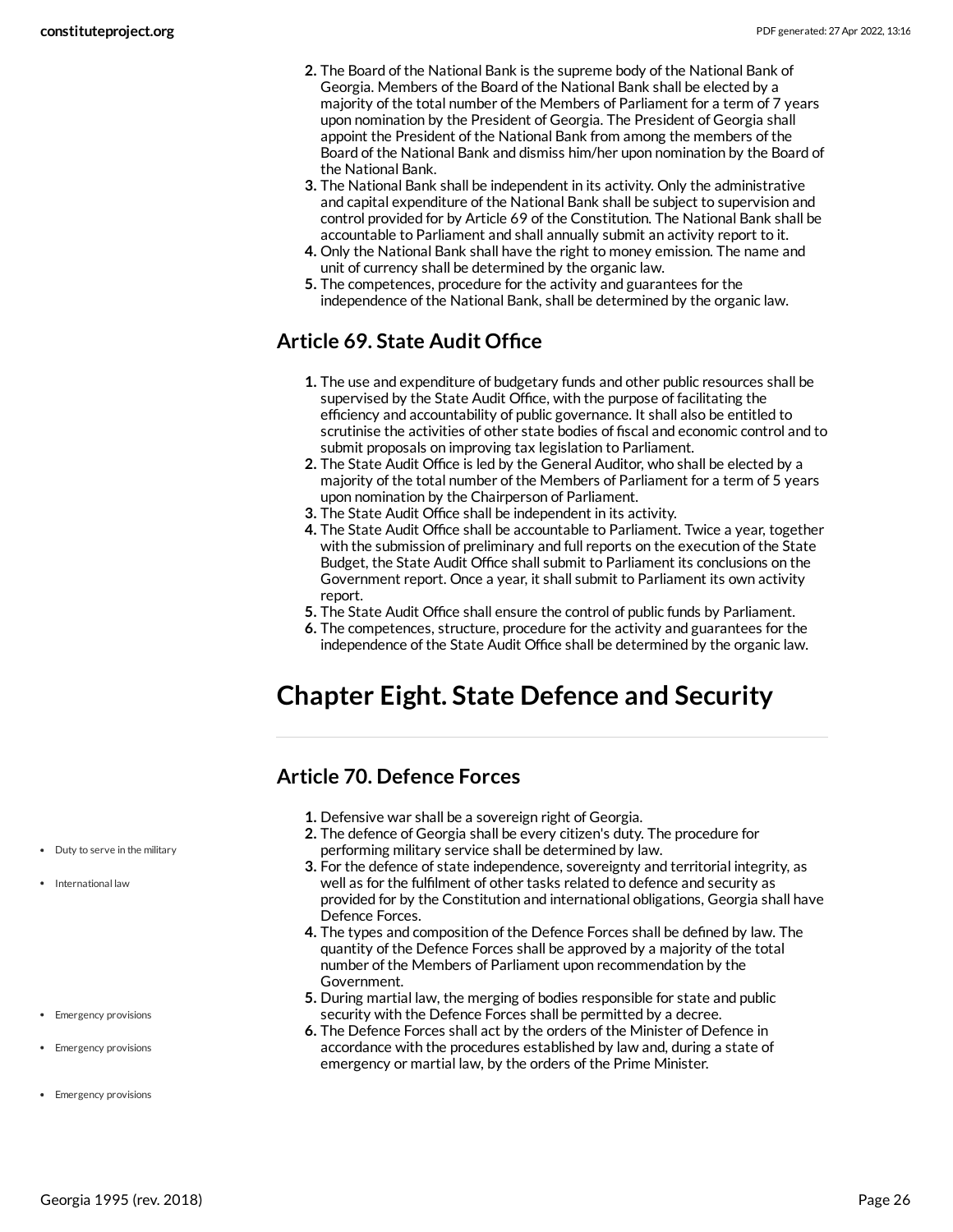### <span id="page-26-0"></span>**Article 71. State of emergency and martial law**

- **1.** In cases of armed attack, or a direct threat of armed attack on Georgia, the President of Georgia shall, upon recommendation by the Prime Minister, declare martial law, sign a truce (provided that the appropriate conditions are in place), and shall immediately present these decisions to Parliament for approval. The decision to declare martial law shall enter into force upon its announcement. Parliament approves the decision upon its assembly. If Parliament does not approve the decision following a vote, it shall become null and void.
- **2.** In cases of mass unrest, the violation of the country's territorial integrity, a military coup d'état, armed insurrection, a terrorist act, natural or technogenic disasters or epidemics, or any other situation in which state bodies lack the capacity to fulfil their constitutional duties normally, the President of Georgia shall, upon recommendation by the Prime Minister, declare a state of emergency across the entire territory of the country or in any part of it, and shall immediately present this decision to Parliament for approval. The decision shall enter into force upon the announcement of the state of emergency. Parliament approves the decision upon its assembly. If Parliament does not approve the decision following a vote, it shall become null and void. Emergency powers shall only apply to the territory for which the state of emergency is declared.
- **3.** During martial law or a state of emergency, the President of Georgia shall, upon recommendation by the Prime Minister, issue decrees that have the force of the organic law, and which shall be in force until the martial law or the state of emergency has been revoked. A decree related to the authority of the National Bank shall be issued with the consent of the President of the National Bank. A decree shall enter into force upon its issuance. A decree shall be submitted to Parliament immediately. Parliament approves the decision upon its assembly. If Parliament does not approve the decision following a vote, it shall become null and void.
- **4.** During a state of emergency or martial law, the President of Georgia shall have the right to restrict by decree the rights listed in Articles 13, 14, 15, 17, 18, 19, 21 and 26 of the Constitution across the entire territory of Georgia or in any part of it. During a state of emergency or martial law, the President of Georgia shall have the right to suspend by decree Articles 13(2)-(6), 14(2), 15(2), 17(3), (5) and (6), 18(2), 19(3) of the Constitution across the entire territory of Georgia or in any part of it. The President of Georgia shall immediately submit the decree provided for by this paragraph to Parliament for approval. A decree on the restriction of a right shall enter into force upon its issuance, whereas a decree on the suspension of a norm shall enter into force upon approval by Parliament. A decree on the restriction of a right shall be approved in accordance with the procedure established by paragraph 3 of this article.
- **5.** General elections shall not be held during a state of emergency or martial law. If a state of emergency is declared in a certain part of the country, a decision on whether to conduct elections in the rest of the territory of the country shall be made by Parliament.
- **6.** A decision on revoking a state of emergency or martial law shall be adopted in accordance with the procedures established for declaring and approving a state of emergency or martial law.
- **7.** Decisions by Parliament on issues provided for by this article shall be adopted by a majority of the total number of its members.

# <span id="page-26-1"></span>**Article 72. Use of the Defence Forces**

- **1.** Decisions on the use of the Defence Forces during martial law shall be made by the Prime Minister and shall not require Parliament's approval.
- **2.** During a state of emergency, the President of Georgia shall take decisions on the use of the Defence Forces upon recommendation by the Prime Minister, and shall immediately submit the decisions to Parliament for approval. Decisions shall enter into force upon their approval by Parliament. During natural or technogenic disasters or epidemics, the Prime Minister shall take decisions on the use of the Defence Forces, and these decisions shall not require Parliament's approval. During natural or technogenic disasters or epidemics, Parliament shall be authorised to take decisions on the termination of the use of the Defence Forces.

Head of state decree power

- Head of government powers
- Emergency provisions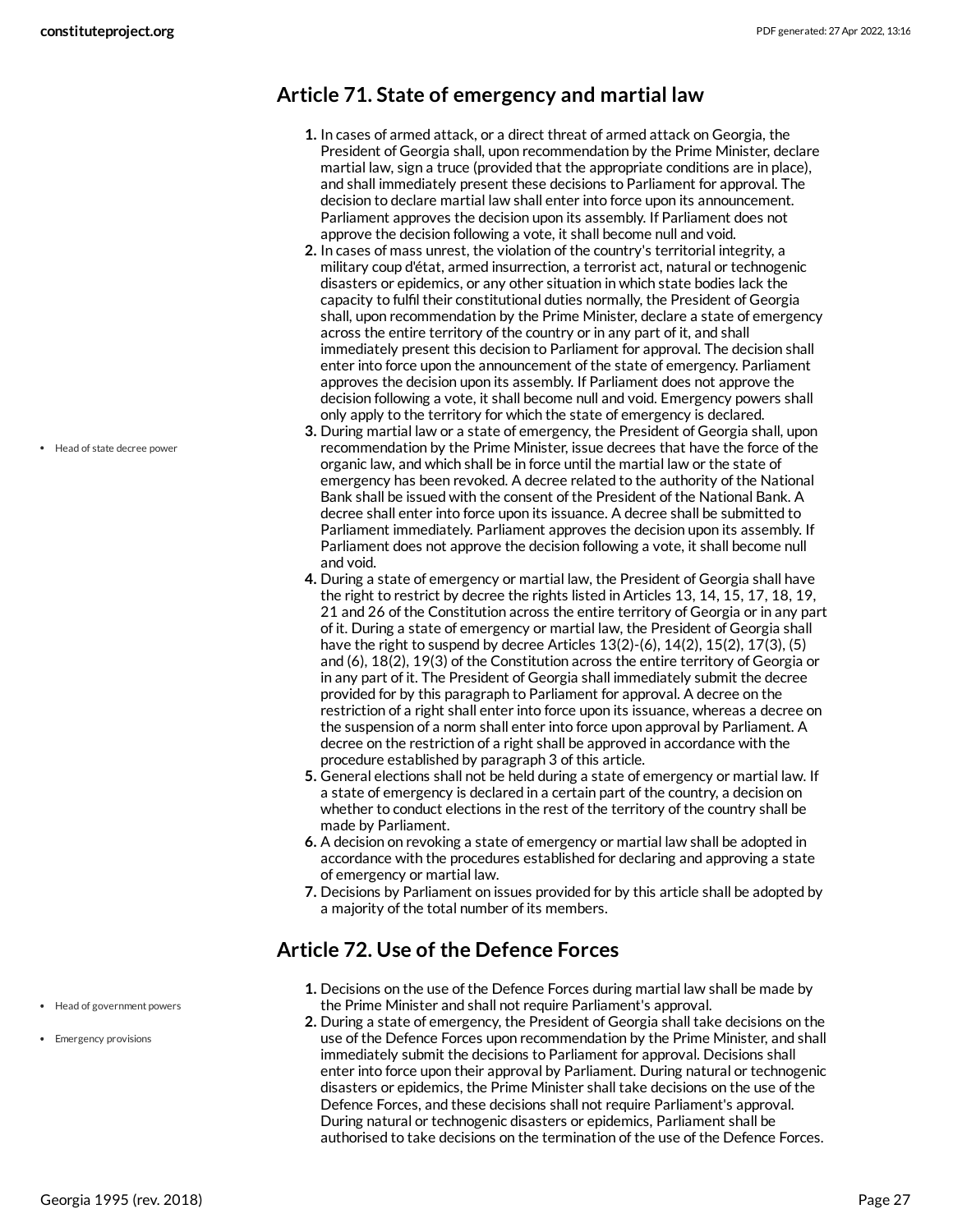• International law

**Emergency provisions** 

Municipal government

- **3.** Upon recommendation by the Government, the President shall take decisions on the use of the Defence Forces in order to meet the country's international obligations, and shall immediately submit such decisions to Parliament for approval. Decisions shall enter into force upon approval by Parliament.
- **4.** For the purposes of state defence, in special cases, as well as in cases provided for by law, the President of Georgia shall, upon recommendation by the Government, take decisions about the entry, use and movement of military forces of another state in the country. Decisions shall be immediately submitted to Parliament for approval and shall enter into force upon approval by Parliament.
- **5.** Decisions by Parliament on issues provided for by this article shall be made by a majority of the total number of its members.

### <span id="page-27-0"></span>**Article 73. National Defence Council**

- **1.** During martial law, a consultative body the National Defence Council shall be created and shall be chaired by the President of Georgia. The National Defence Council shall be composed of the President of Georgia, the Prime Minister, the Chairperson of Parliament, the Minister of Defence and Chief of Defence Forces. By the decision of the President of Georgia, individual members of Parliament and of the Government may be invited to become members of the Council. The National Defence Council shall act until the martial law has been revoked.
- **2.** The competences and procedure for the activity of the National Defence Council shall be determined by law.

# <span id="page-27-1"></span>**Chapter Nine. Local Self-Government**

# <span id="page-27-2"></span>**Article 74. Bodies, boundaries, legal basis of local selfgovernment**

- **1.** Citizens of Georgia shall regulate issues of local importance through representative and executive bodies of local self-government. Representative bodies shall be elected on the basis of universal, equal and direct suffrage by secret ballot. Executive bodies shall execute the decisions of the representative bodies and shall be accountable to them.
- **2.** A self-governing unit is a legal entity under public law. Decisions on the creation, abolishment or changing the boundaries of a self-governing unit shall be taken by Parliament upon recommendation by the Government and in consultation with relevant self-governing units.
- **3.** Local self-governance shall be carried out in accordance with the procedures established by the organic law.

# <span id="page-27-3"></span>**Article 75. Powers of self-governing units**

- **1.** The powers of the state authorities and the self-governing units shall be separated.
- **2.** Self-governing units shall be authorised to take decisions, on their own initiative and in compliance with legislation, on all matters that do not fall within the exclusive powers of the State or of the autonomous republics, and which are not excluded from the powers of self-governing units by law.
- **3.** A self-governing unit shall exercise its powers independently and be responsible for doing so within the ambit of the legislation of Georgia. A self-governing unit's powers, as defined by the organic law, shall be full and exclusive.
- **4.** The State shall delegate powers to a self-governing unit on the basis of a legislative act or agreement by transferring the appropriate material and financial resources.
- **5.** The state authorities shall exercise legal supervision over the activities of a selfgoverning unit. To ensure that relevant decisions are made, the supervision of the activities of a self-governing unit shall be permissible only with respect to decisions made on the basis of delegated powers. State supervision shall be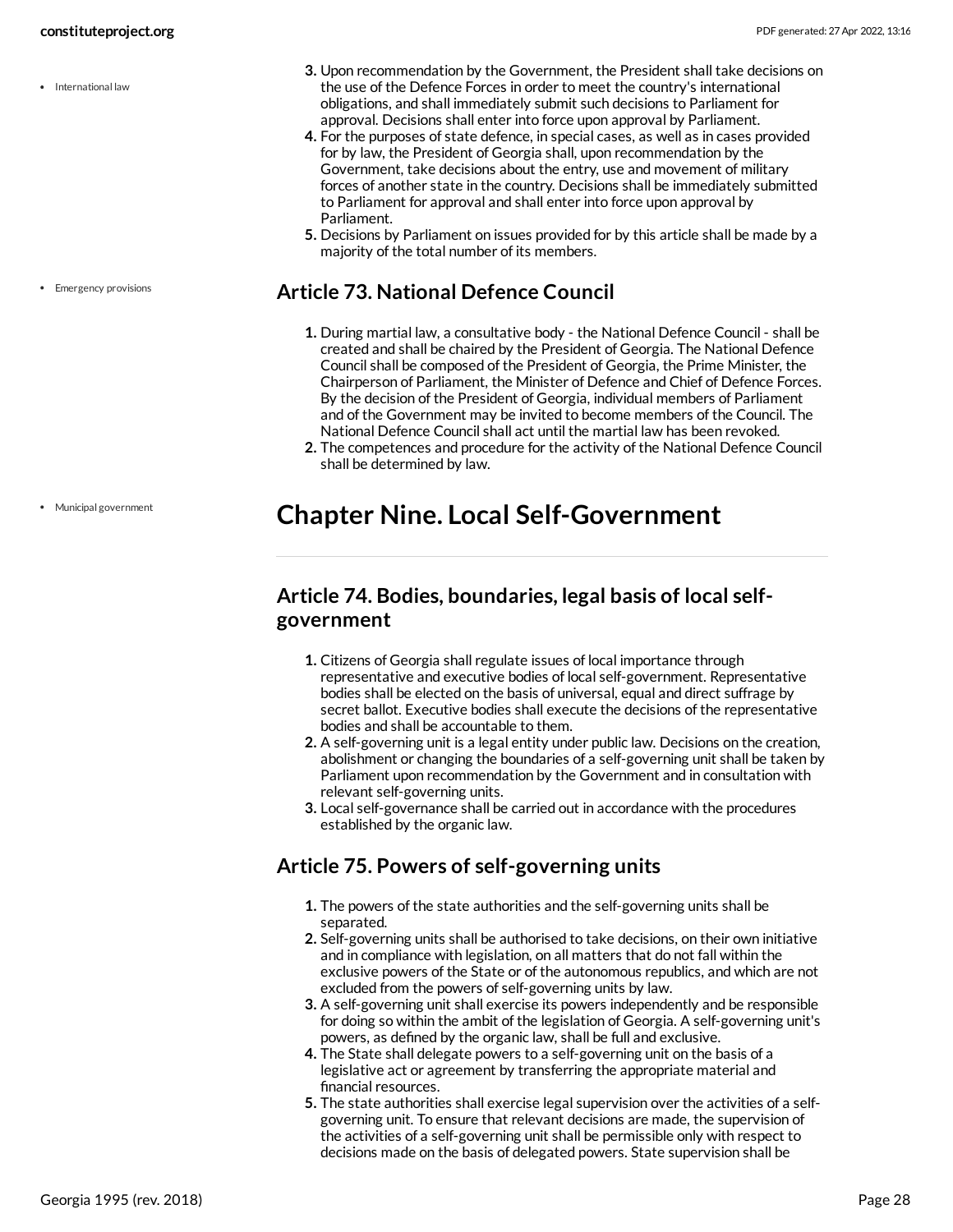**5.** exercised in accordance with the procedures established by the organic law and in accordance with the principle of proportionality.

# <span id="page-28-0"></span>**Article 76. Guarantees of local self-government**

- **1.** A self-governing unit shall have its own property and finances.
- **2.** A self-governing unit shall define its organisational arrangement independently and in accordance with the organic law, and shall take decisions on staff-related issues independently, in accordance with the organic law and legislation regulating civil service.
- **3.** A self-governing unit shall be entitled to co-operate with other self-governing units to exercise its powers, in accordance with the procedures established by the organic law. A self-governing unit shall be entitled to join unions of selfgoverning units, in accordance with the procedures established by the organic law.
- **4.** The state authorities shall take decisions on issues related to local selfgovernment in consultation with self-governing units. The procedure for consultations shall be determined by the organic law.
- **5.** Decisions made by the bodies of local self-government within the scope of their competence shall be binding in the territory of respective self-governing units.

# <span id="page-28-1"></span>**Chapter Ten. Revision ofthe Constitution**

### <span id="page-28-2"></span>**Article 77. Procedure for the revision of the Constitution**

- **1.** The Constitution shall be revised by a constitutional law. More than half of the total number of the Members of Parliament, or no less than 200 000 voters, shall be entitled to submit a draft constitutional law.
- **2.** A draft constitutional law shall be submitted to Parliament, which shall make the draft public for nation-wide public discussions. Parliament shall begin deliberations on the draft law 1 month after its publication.
- **3.** A constitutional law shall be considered adopted if it is supported by at least two thirds of the total number of the Members of Parliament. The constitutional law shall be submitted to the President of Georgia for signature within 10 days following its approval, in one hearing, without amendments by at least two thirds of the total number of the members of the next Parliament.
- **4.** If supported by at least three fourths of the total number of the Members of Parliament, the constitutional law shall be submitted to the President of Georgia for signature within the time frame established by Article 46 of the Constitution.
- **5.** A constitutional law related to the restoration of territorial integrity shall be adopted by a majority of at least two thirds of the total number of the Members of Parliament and shall be submitted to the President of Georgia for signature within the time frame established by Article 46 of the Constitution.
- **6.** The President of Georgia shall sign and promulgate a constitutional law in accordance with the procedures established by Article 46 of the Constitution.
- **7.** In case of the declaration of a state of emergency or martial law, deliberations on a draft constitutional law shall be suspended until the state of emergency or martial law has been revoked.

# <span id="page-28-3"></span>**Chapter Eleven. Transitional Provisions**

# <span id="page-28-4"></span>**Article 78. Integration into European and Euro-Atlantic structures**

The constitutional bodies shall take all measures within the scope of their competences to ensure the full integration of Georgia into the European Union and the North Atlantic

Constitution amendment procedure

• Emergency provisions

- Regional group(s)
- International organizations
- Transitional provisions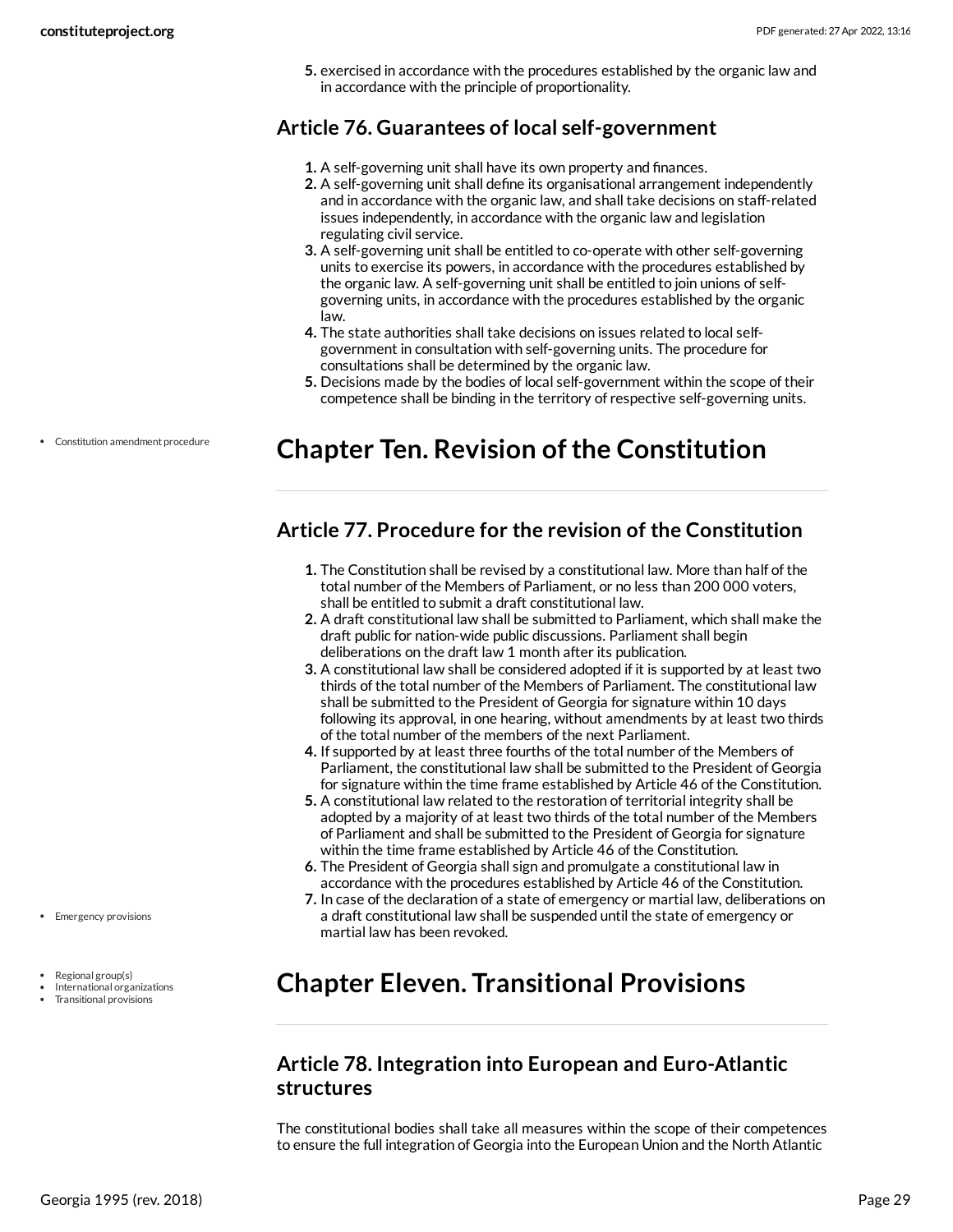Treaty Organization.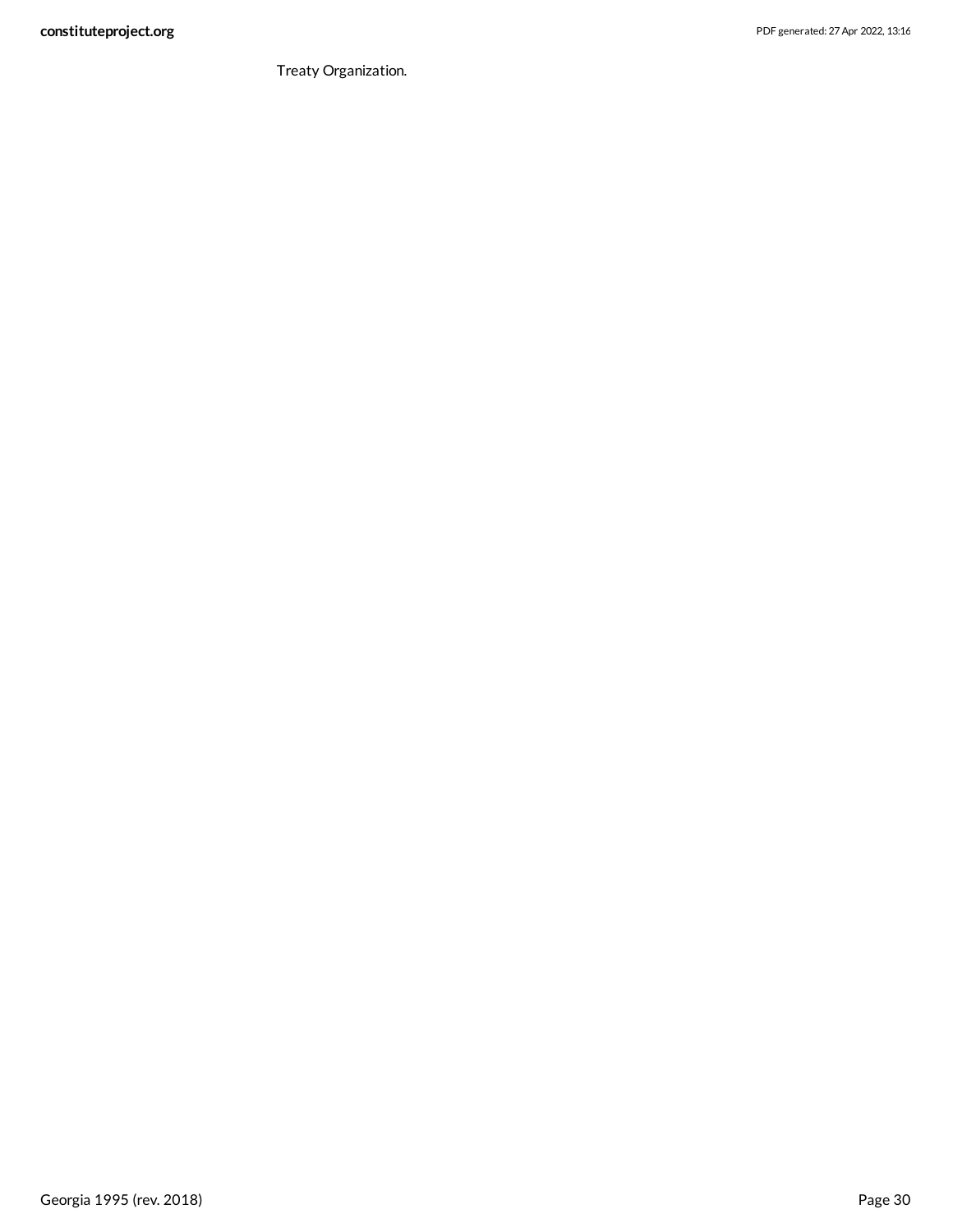# **Topic index**

### A

### B

### C

| Claim of universal suffrage $\dots\dots\dots\dots\dots\dots\dots\dots\dots\dots\dots\dots\dots\dots\dots\dots\dots\dots$ |  |
|--------------------------------------------------------------------------------------------------------------------------|--|
|                                                                                                                          |  |
|                                                                                                                          |  |
|                                                                                                                          |  |
|                                                                                                                          |  |
|                                                                                                                          |  |
|                                                                                                                          |  |
|                                                                                                                          |  |
|                                                                                                                          |  |
|                                                                                                                          |  |
|                                                                                                                          |  |
|                                                                                                                          |  |
|                                                                                                                          |  |

### D

# E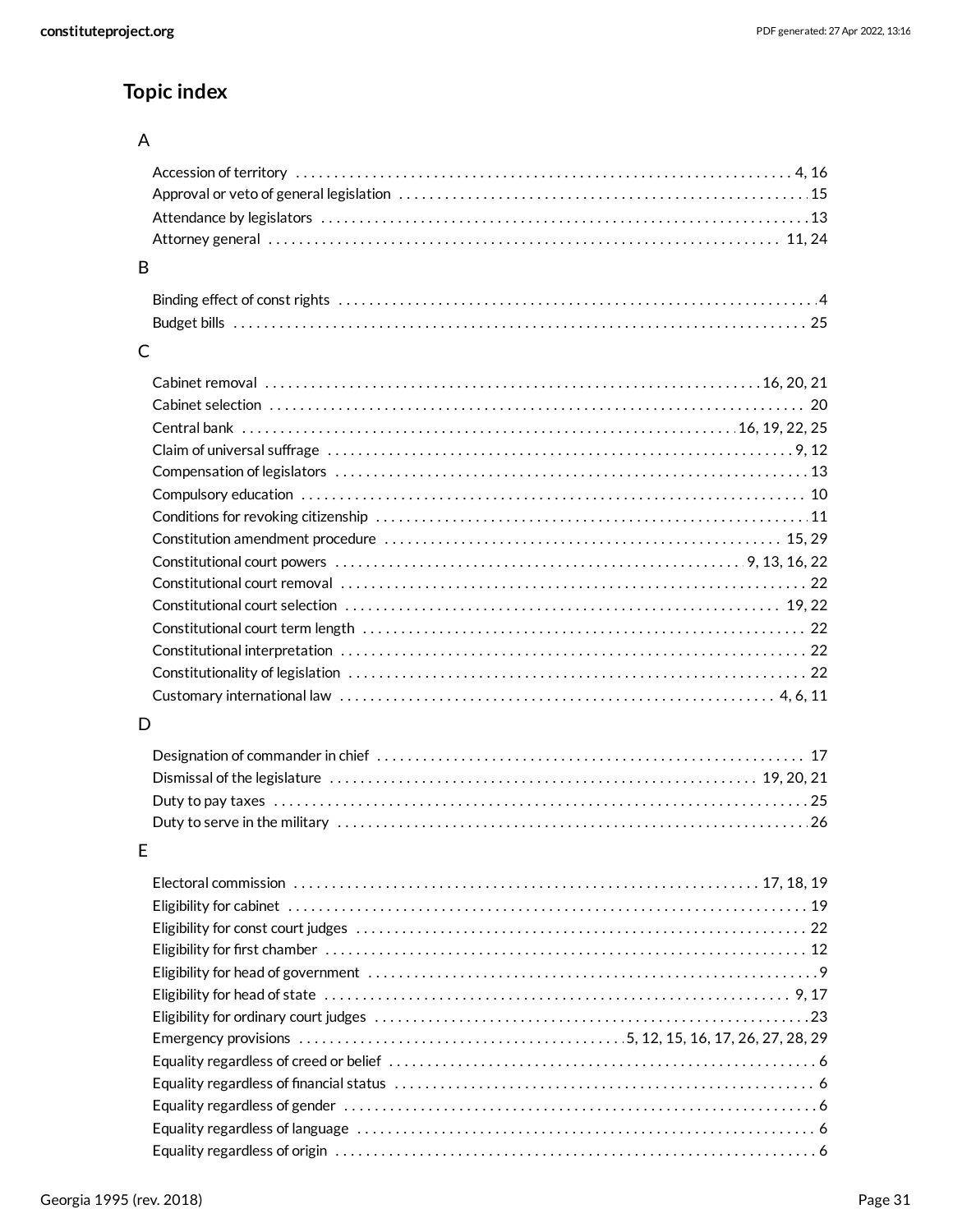### F

| Freedom of press $\dots\dots\dots\dots\dots\dots\dots\dots\dots\dots\dots\dots\dots\dots\dots\dots\dots\dots$ |  |
|---------------------------------------------------------------------------------------------------------------|--|
|                                                                                                               |  |

#### G

#### H

### I

| International organizations $\dots\dots\dots\dots\dots\dots\dots\dots\dots\dots\dots\dots\dots\dots\dots\dots$ 4, 16, 18, 29 |  |
|------------------------------------------------------------------------------------------------------------------------------|--|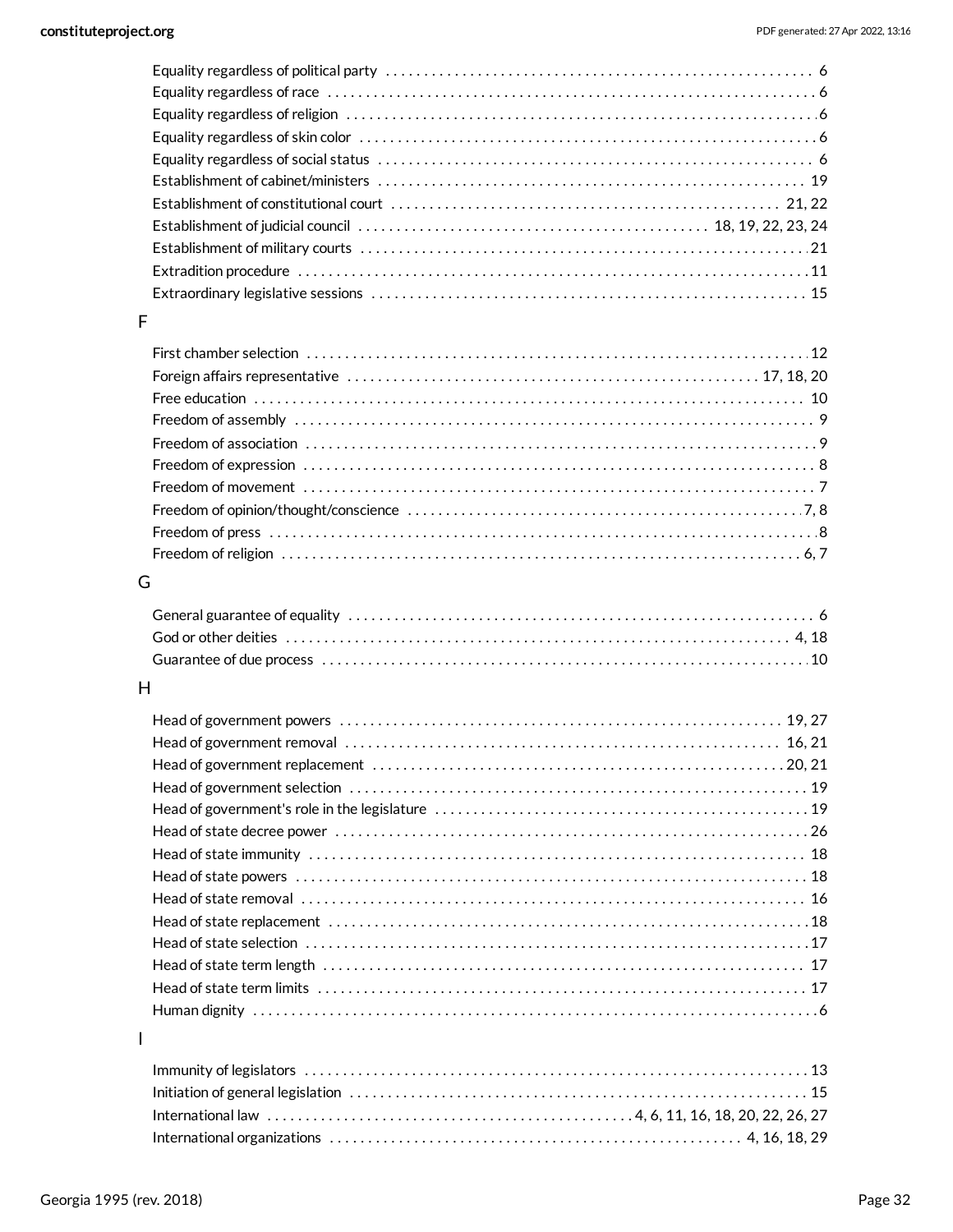J

### L

#### M

### N

### O

### P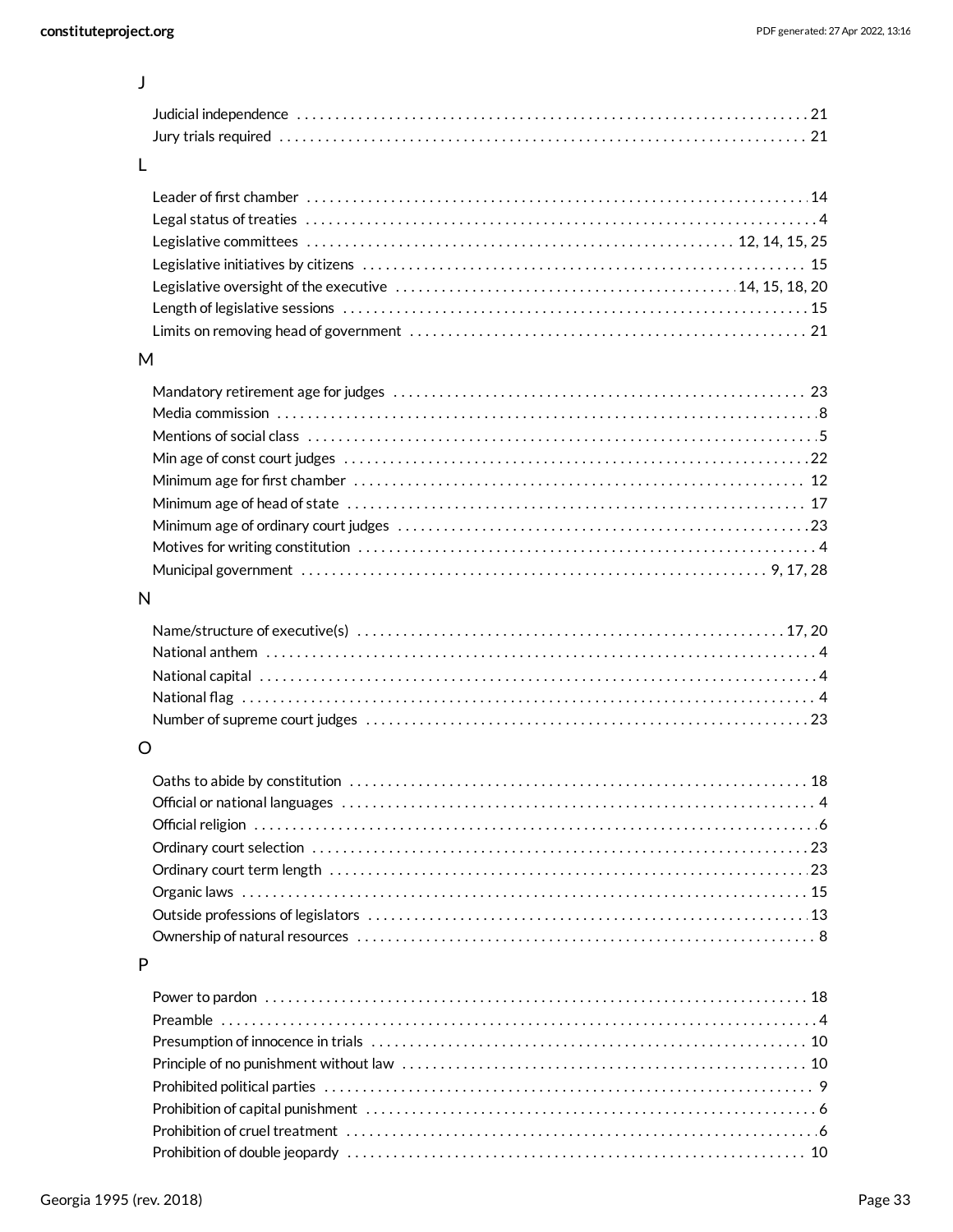#### ${\sf R}$

| Reference to science with the continuum control of the control of the control of the control of the control of |
|----------------------------------------------------------------------------------------------------------------|
|                                                                                                                |
|                                                                                                                |
|                                                                                                                |
|                                                                                                                |
|                                                                                                                |
|                                                                                                                |
|                                                                                                                |
|                                                                                                                |
|                                                                                                                |
|                                                                                                                |
|                                                                                                                |
|                                                                                                                |
|                                                                                                                |
|                                                                                                                |
|                                                                                                                |
|                                                                                                                |
|                                                                                                                |
|                                                                                                                |
|                                                                                                                |
|                                                                                                                |
|                                                                                                                |
|                                                                                                                |
|                                                                                                                |
|                                                                                                                |
|                                                                                                                |
|                                                                                                                |
|                                                                                                                |
|                                                                                                                |
|                                                                                                                |
|                                                                                                                |
|                                                                                                                |